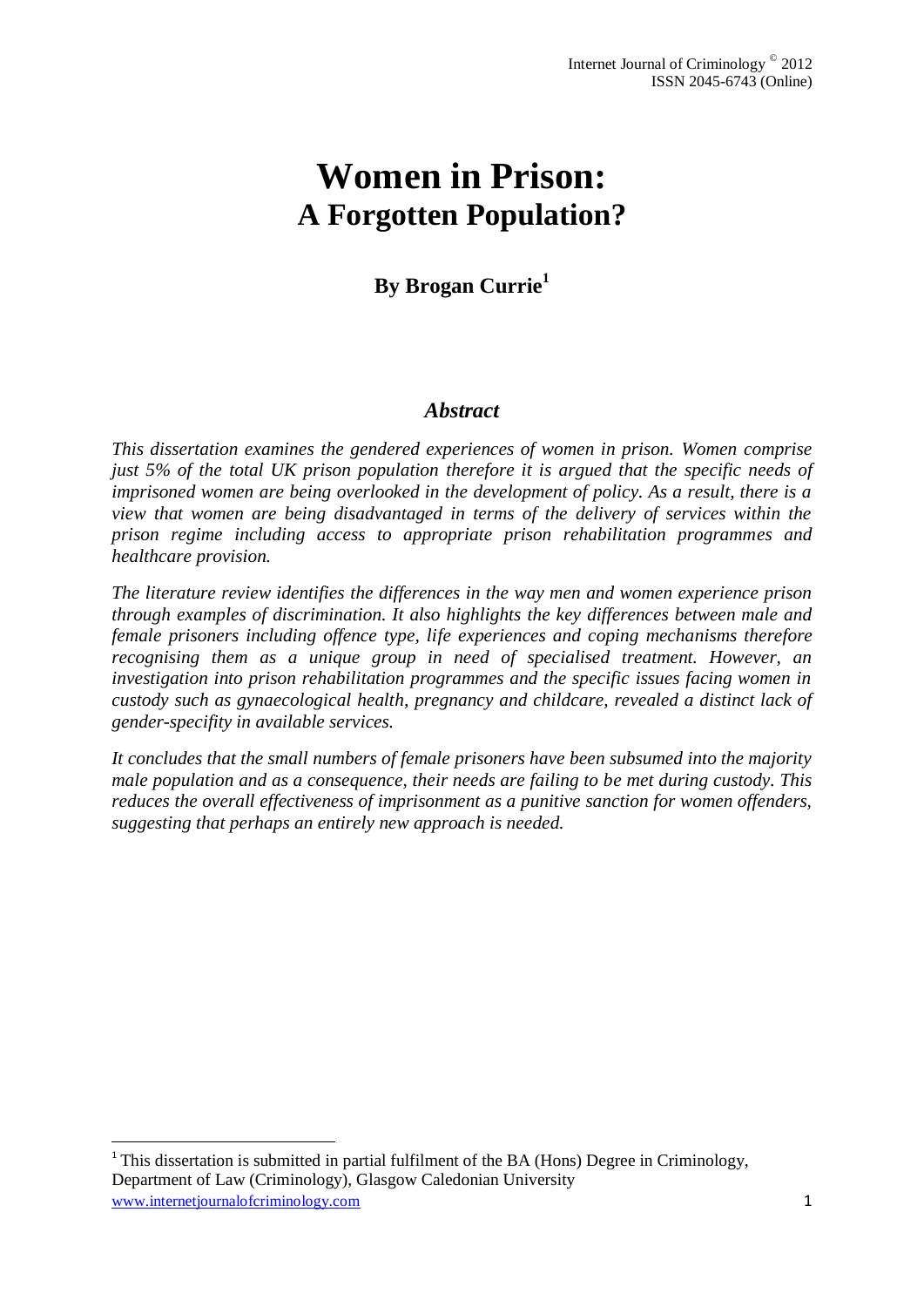# <span id="page-1-0"></span>**Contents**

| <b>CONTENTS</b>                                         | $\overline{2}$ |
|---------------------------------------------------------|----------------|
| <b>CHAPTER ONE - INTRODUCTION</b>                       | 3              |
| <b>Aims of the Research</b>                             | 4              |
| <b>Structure</b>                                        | 4              |
| <b>Methodology</b>                                      | 4              |
| <b>CHAPTER TWO - LITERATURE REVIEW</b>                  | 5              |
| <b>CHAPTER THREE - PRISON REHABILITATION PROGRAMMES</b> | 10             |
| <b>Case Study: HMP Cornton Vale</b>                     | 15             |
| <b>CHAPTER FOUR - ISSUES FOR WOMEN IN PRISON</b>        | 17             |
| <b>Healthcare</b>                                       | 17             |
| <b>Mental Health</b>                                    | 18             |
| Pregnancy                                               | 19             |
| <b>Motherhood, Families and Homes</b>                   | 20             |
| <b>CHAPTER FIVE - CONCLUSIONS AND RECOMMENDATIONS</b>   | 22             |
| <b>REFERENCE LIST</b>                                   | 25             |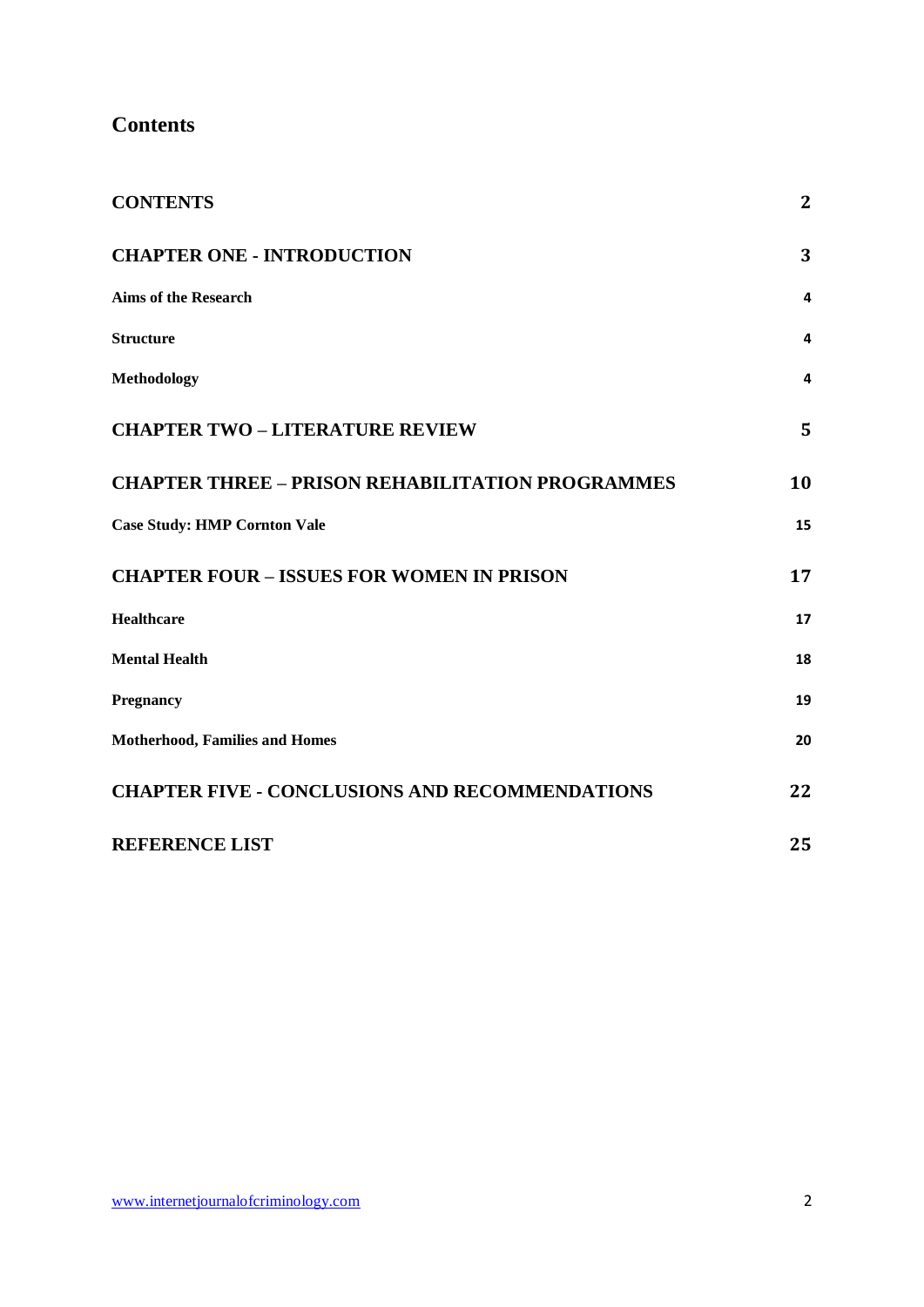## <span id="page-2-0"></span>**Chapter One - Introduction**

This dissertation is primarily interested in examining the key issues in relation to the gendered experiences of women in prison. In the UK only 5% of the total prison population is taken up by women and consequently it is argued they have been overlooked in the development of policy and in the overall study of penology. Therefore this dissertation aims to add to the existing limited body of literature on women in prison. In particular it will focus on the rehabilitation opportunities for women while they are in prison and the responses to the specific issues in which they face as imprisoned women.

Walklate (2004) claims that as a small proportion of the prison population, female prisoners should, in theory, be well catered for. Instead, many campaign groups and scholars argue that the contrary is true. It is claimed that the specific needs of female prisoners are in fact being overlooked and dealt with inappropriately within the male dominated prison environment to the extent that they are being disadvantaged by sheer virtue of their numbers.

McIvor (2004) argues that 'the small number of women in custody inevitably means that custodial culture is dominated by the needs of men' and as a result, 'women's prisons are inappropriately modelled on institutions designed for men' (cited in Carlen and Worrall, 2004: 9). This can have implications in terms of the overall prison regime and also in relation to specifics such as healthcare provision, education and employment programmes and offending behaviour programmes.

Women's prisons have increasingly become a source of intrigue and controversy, particularly through the broadcasting of a number of television documentaries ('Holloway', 2009; 'Girls Behind Bars', 2011) and the regular publication of shocking newspaper headlines ('Record suicides among women prisoners', BBC 2003; 'Epidemic of self-harm sweeps women's jails', The Independent, 2009). Such media attention has highlighted the prevalence of issues including self-harm, suicide and drug addiction within women's prisons. Although issues such as these are prominent in prisons generally, much statistical evidence, as will be discussed in the following chapters, highlights that they are significantly worse for women than for men. It is perhaps because of these apparent failings that the suitability and effectiveness of the female prison has increasingly become an important policy issue.

Medlicott (2007) argues that female imprisonment ought to be a specialised area of policy; instead what has transpired in the UK is that the women's prison population 'has been subsumed into the male population' with little differentiation between the two in terms of reform decisions (Medlicott, 2007: 246). This view is also highlighted in the highly influential Corston Report, published in 2007, which argues that 'the needs of women in prison are being considered as an after-thought in the development of systems and policies designed for men' (Corston, 2007: 37). The report's author, Baroness Corston argues that one of the key reasons for this is that there is no one person or body responsible for the provision of care and services for women in prison. Without an advocate or 'champion for women', it is argued that female prisoners fail to be recognised as a unique group which is of detriment not only to their individual prison experience but also to the overall effectiveness of imprisonment as a punitive sanction for women.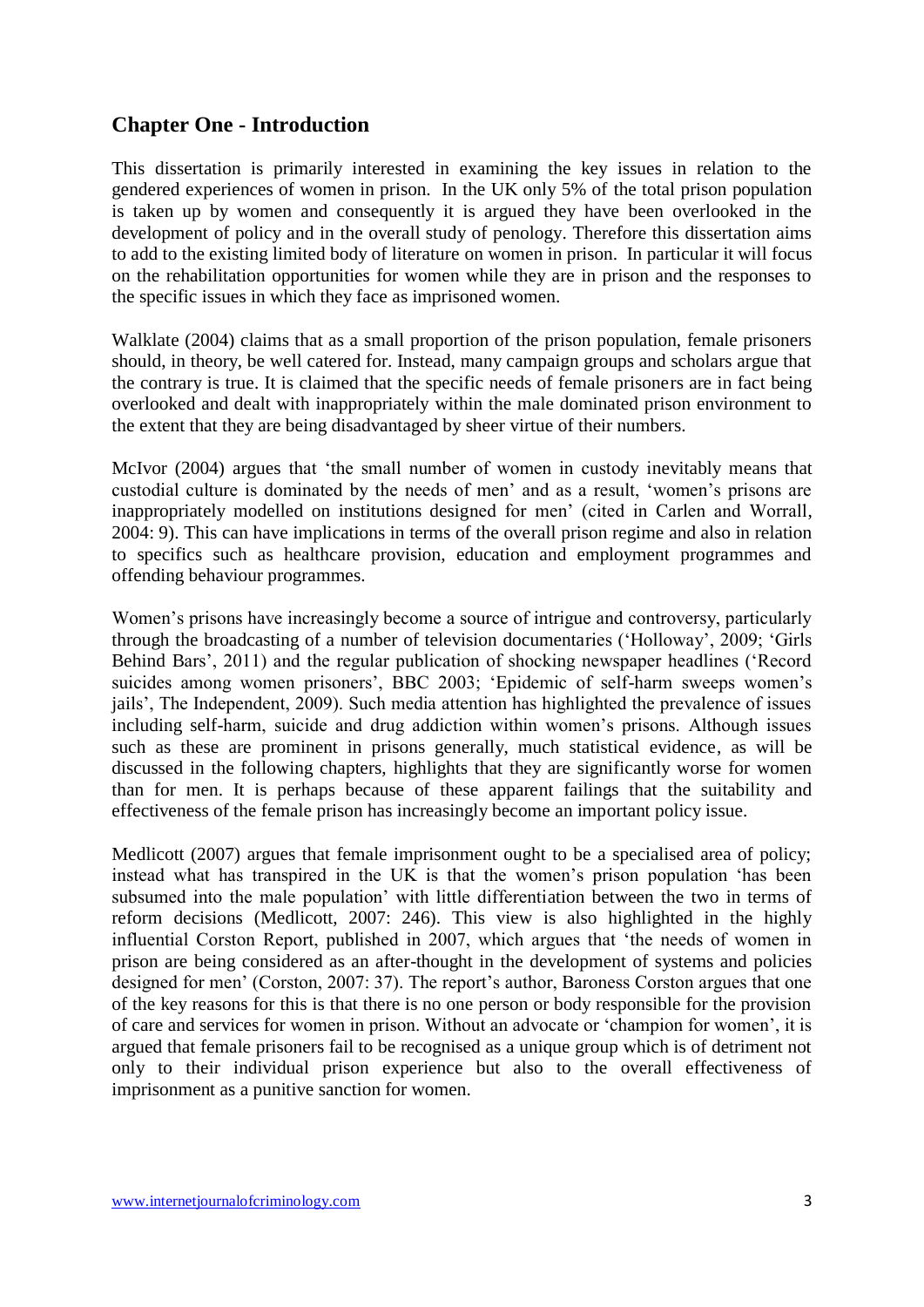#### <span id="page-3-0"></span>**Aims of the Research**

From the premise that the UK prison population is 95% male, this dissertation will investigate the extent and effects of this on the overall experiences for women in prison. It will consider the differences in how men and women experience imprisonment with particular reference to discriminatory practices inherent within the prison regime. It will also investigate whether recommended gender-specific standards are being met through the delivery of appropriate provision in terms of cognitive and behavioural programmes as well as employment and education programmes. Lastly, this dissertation will explore the particular issues they face as imprisoned women such as healthcare, pregnancy and motherhood. The main objective is to determine whether or not their specific needs as women in prison are being met and appropriately managed.

#### <span id="page-3-1"></span>**Structure**

Four substantive chapters form the structure of this dissertation.

*Chapter Two* begins by demonstrating the ways in which male and female prisoners are treated differently as a result of the so-called gendered nature of imprisonment. The ensuing disadvantageous position of female prisoners will be demonstrated through examples of discrimination. The latter part will consider how female prisoners differ from males with relation to offence type, coping behaviours and criminogenic needs, confirming their position as a distinct, unique group.

*Chapter Three* considers the use of prison rehabilitation programmes within the female estate, including offending behaviour programmes and employment and education programmes. This chapter will investigate whether current provision meets the genderspecific standards in which the UK and Scottish governments have committed to. This will include a case study of Scotland's only all-female prison, Cornton Vale.

*Chapter Four* identifies the particular issues faced by women in prison including healthcare, pregnancy and motherhood. It will then examine how the prison system responds to these issues and to what effect.

*Chapter Five* summarises the main findings and conclusions of the dissertation. Recommendations will then be made with regards to government interventions and key policy changes.

#### <span id="page-3-2"></span>**Methodology**

This dissertation uses a secondary research approach. There are a number of advantages of this method, primarily related to time and cost (Stewart and Kamins, 1993). McQueen and Knussen (2002) argue that it is obviously quicker to consult information that already exists than to design, carry out and analyse a primary research project. Similarly, the relative ease of access to many sources of secondary data through the use of university and public libraries as well as the internet, has allowed researchers to acquire valuable information for little to no cost (McQueen and Knussen, 2002).

If research were to be conducted in women's prisons, it would require a significant amount of travelling and would therefore incur considerable expense. Furthermore, obtaining access to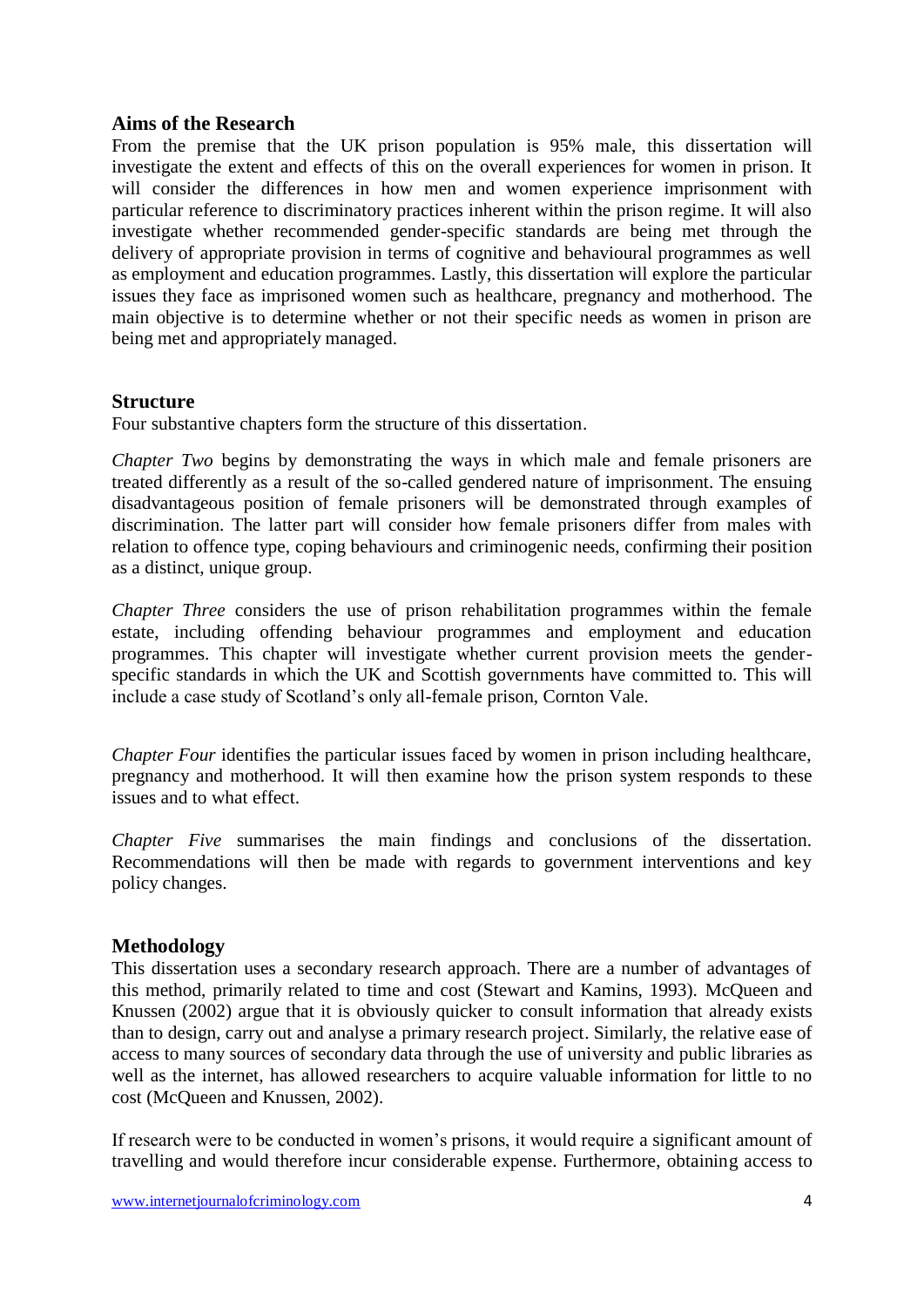prisoners is notoriously difficult due to the risks and ethical considerations involved, as a result 'prison administrators understandably allow very little (if any) undergraduate research to be undertaken within the walls' (Carlen and Worrall, 2004: 184).

However, there can be disadvantages to secondary research. Where internet sources have been used, caution has been observed as information available online is often unregulated and published without peer review, therefore compromising reliability and accuracy.

Likewise, numerous references have been made to 'official bodies' such as the Home Office and the Ministry of Justice and although one might expect unquestionably reliable information, organisations such as these can be guilty of holding back information, particularly if it concerns a controversial topic like women's prisons (Blaxter, 2010; May, 2011). Additionally, although this dissertation is not overly reliant on quantitative data, reference is made to official statistics; 'the deficiencies of which are well known' (Jupp et al, 2000: 58). There is a potential for bias from organisations who release such statistics as they often have their own political agenda therefore caution should be taken.

# <span id="page-4-0"></span>**Chapter Two – Literature Review**

The UK prison service is male dominated both in terms of those employed and imprisoned within it (Davies, 2011). Approximately 28% of prison officers are female (Hanson, 2008) while female prisoners comprise just 5% of the total UK prison population (Berman, 2012).

McIvor (2004) argues that this small proportion of women in custody inevitably means that custodial culture is dominated by the needs of men. Similarly, Chesney-Lind and Pasko (2004) have argued that women in prison are handicapped by virtue of their numbers.

Given the ratio of male to female prisoners, scholars and campaign groups argue that the prison system is 'organized from a male perspective' (Coyle, 2005), with 'only men's needs in mind' (Carlen, 2002). Heidensohn (1985) and Genders and Player (1987) argue that the development of penal systems in this country has represented primarily a response to deal with male delinquency and crime so as a consequence 'women's prisons have been inappropriately modelled on institutions designed for men' (cited in Carlen and Worrall, 2004: 9).

Prison reformers such as Lowthian and Carlen have long argued for the need for specific policies which will address gender specific issues relevant to women's offending. In fact, this idea was first highlighted by nineteenth-century reformer, Elizabeth Fry. She was the first penal reformer to devote her attention solely to the plight of imprisoned women (Howard League for Penal Reform, 2012). She argued for different treatment for women on the grounds that they committed different crimes, their behaviour differed while in prison and they were different biologically and socially (Carlen and Worrall, 2004; Genders and Player, 1987). As will be outlined in more depth later in this chapter, women tend to commit minor offences which are acquisitive in nature while men tend to commit more serious, violent crimes. Likewise, women prisoners commit more disciplinary offences than men and turn to self mutilation in times of distress, something that is not so prevalent amongst men; therefore demonstrating different behaviour during imprisonment. In relation to biological and social differences most relevant to the prison setting, differences in anatomy result in variations in treatment from a healthcare perspective whereas women are socialised differently in terms of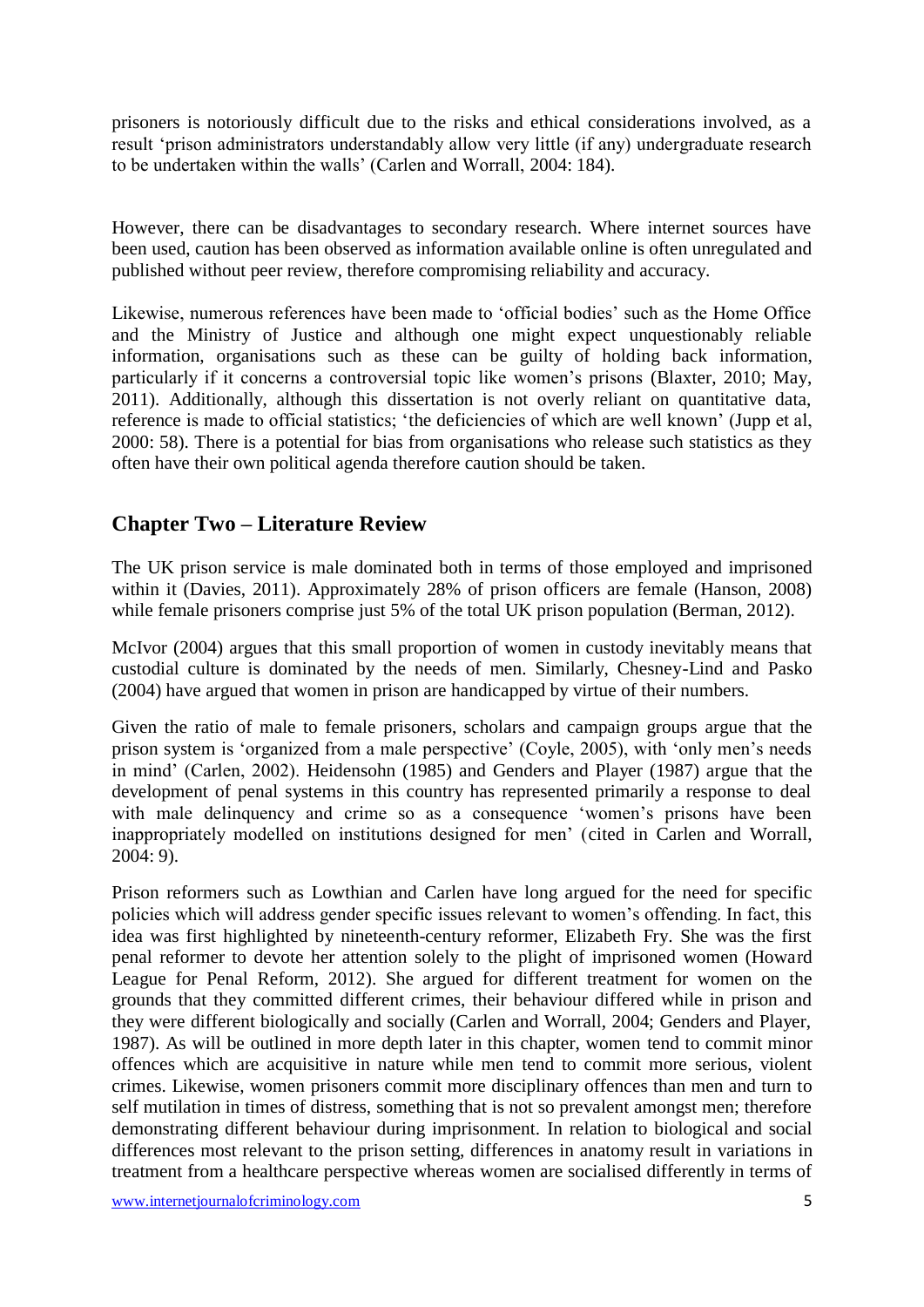preserving modesty in comparison to men which can have implications for medical examinations and drug testing procedures; again this will be explored further later.

However, Carlen (2002) argues that historically women in prison have always been treated differently to men and that the difference in treatment continues to the present day. Cook and Davies (1999: 71) account for the different, and arguably unfavourable, treatment towards female prisoners due to the 'profoundly gendered nature of women's imprisonment'. While this may be as a result of relatively small numbers of female prisoners and prisons, it is argued that 'the gendered nature of women's imprisonment in fact stems from traditional female stereotypes and the dominance of patriarchal control' (Genders and Player, 1987: 162).

Carlen and Worrall (2004) argue that the regimes of women prisoners, though subject to the general plethora of prison rules and security regulations, have been routinely fashioned by a mixture of ideologies of womanhood which portray women criminals as masculine, mad, menopausal and maladjusted to their roles in the family and labour market.

Cook and Davies (1999) note that the continued dominance of conventional notions concerning women and women's criminality have operated to ensure that women prisoners remain subject to a unique and highly punitive form of condemnation. Carlen (1983) supports this notion by asserting that the apparent unfavourable treatment of women can be explained by debilitating assumptions of 'normal' female behaviour inherent in social constructions of femininity.

The gendered nature of women's imprisonment ultimately results in discrimination; a theme that is persistent both in historical and contemporary literature concerning women's imprisonment (Carlen and Worrall, 2004).

Bastick and Townhead (2008) argue that women prisoners are discriminated against as compared to male prisoners in almost every aspect of prison life including decisions as to pre-trial detention, opportunities for education and employment and healthcare. However, they are quick to explain that in many cases discrimination is not intended by the prison authorities, but is the effect of the prison system being designed for men (Bastick and Townhead, 2008). This argument is echoed in the revolutionary Corston Report, published in 2007 by Baroness Corston. The report concludes that women 'have been marginalised into a system largely designed by men for men' while Carlen (2002) notes that women 'have been punished as if they were men'; ultimately discriminating against them as women. For example, because women's prisons are not managed separately from men's, they are guided by the same rules; therefore there is no differentiation between genders. Ultimately, women are often treated as though they are part of the male majority (Royal College of Psychiatrists, 2007).

The comparatively small number of prisons for women coupled with the small although growing female prison population means that women in prison tend to be discriminated against in relation to security. In a region where there might be four male prisons with differing levels of security classification, there may just be one women's prison. Where this is the case, that one prison's regime will be determined by the maximum security requirement (Bastick and Townhead, 2008). This means that women prisoners are particularly likely to be held to a security classification that is stricter than could be justified by any assessment of the risk that they pose. Additionally, due to the physical limitations of female establishments, halls are not ranked based on the different types of prisoners within them as they are in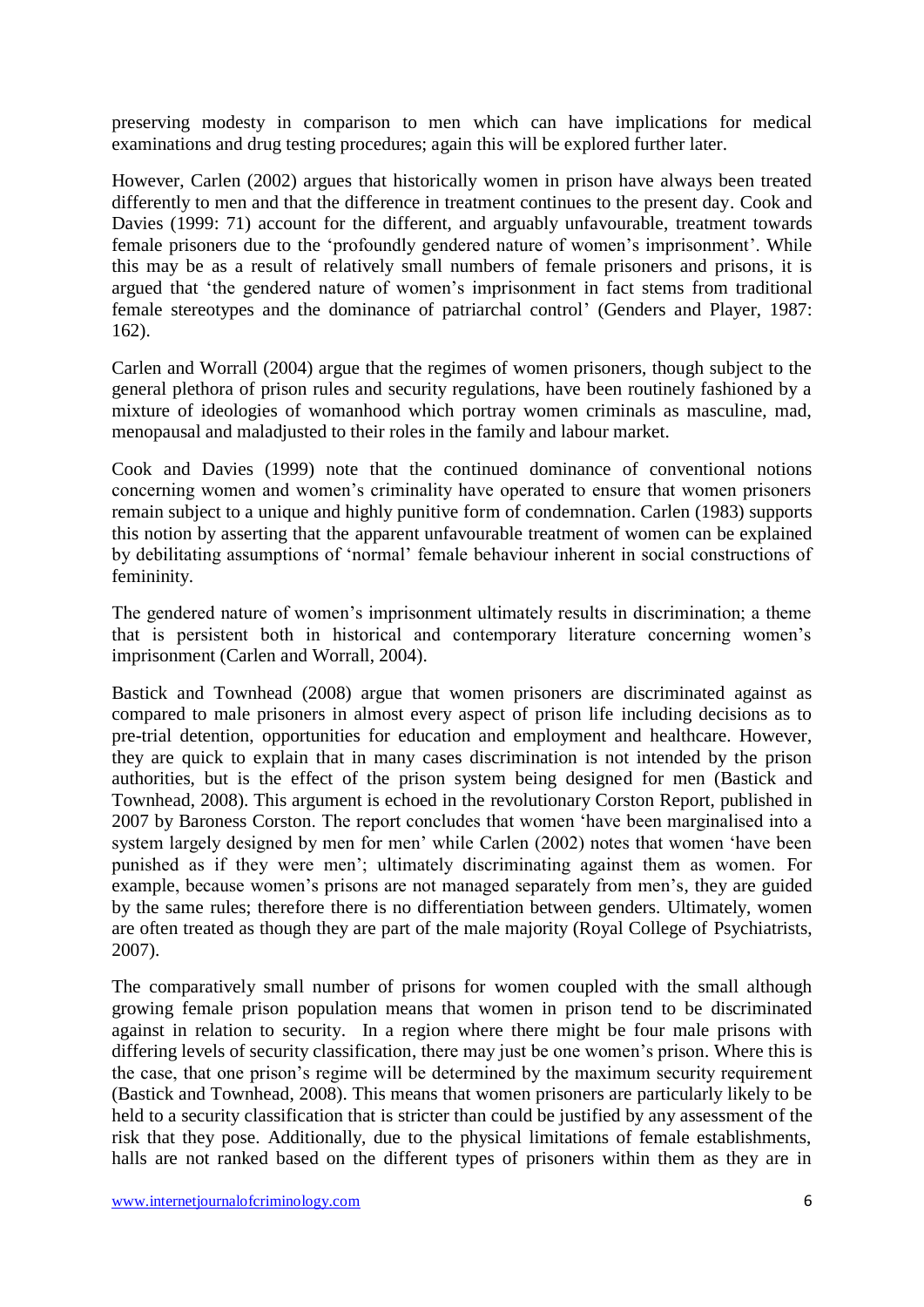men's. Instead, many women are forced to share cells with those who have mental health problems or those suffering severe drug withdrawals or seizures. This can be an 'exceptionally frightening experience and one that they are often very unprepared for' (Corston, 2007: 32).

Another source of discrimination can be found in the common prison practice of stripsearches. It is argued that women prisoners experience strip-searching in a discriminatory manner as the effect on women is disproportionately greater than the effect on men (Bastick and Townhead, 2008). This is explained by the fact that women prisoners as a group have a higher incidence as victims of previous sexual assault than the general community and male prisoners. Corston (2007) notes that one in three women in prison has suffered sexual abuse compared to one in ten men. These searches can trigger feelings of helplessness common to the experience of abuse itself, to the extent that women are re-traumatized. (Loucks, Malloch and McIvor, 2008). The loss of autonomy and the feelings of shame and isolation are further felt due to the close proximity of male staff who are authorised to be involved in the process.

This position can also be extended to Mandatory Drugs Testing (MDT). 'Ensuring the provision of an uncontaminated urine sample is a more intrusive process for women than men' (Jewkes and Johnston, 2006: 124), while MDT 'generally discriminates against women prisoners' culturally acquired conception of female modesty' (Malloch, 2000). Jewkes and Johnston (2006) explain that all women are socialised into being modest and private about their bodies so the prospect of unknown men being able to discuss and to view them in various states of undress, health and hygiene is an important cause of anxiety for female prisoners. Carlen (2002) concludes that certain aspects of imprisonment which are formally imposed on men and women equally can have a differential impact and are likely to occasion more pain for women than men.

The government introduced a safeguard against such discrimination in the form of the Equality Act 2006. It places a statutory duty on all public authorities, when carrying out their functions, to have due regard for the need to eliminate unlawful discrimination and harassment and to promote equality of opportunity between men and women. Astonishingly, up until this point no Prison Service Standard was written specifically about how the Prison Service should manage women prisoners to meet their different needs (HM Prison Service, 2007). However, some six years after its introduction one must question whether the Act is fulfilling its purpose and protecting the rights of female prisoners successfully.

Despite the threat of discrimination, there is a general consensus amongst contemporary scholars and campaign groups that female and male prisoners should be treated differently. Reminiscent of the words of Elizabeth Fry, Corston (2007) concludes that women and men are different thus the equal treatment of men and women does not result in equal outcomes. Their difference is primarily embedded in their routes into offending and their life histories which in turn impact on their custodial experience and their response to prison rehabilitation programmes.

In its simplest form, the difference between men and women stems from their biology. Corston (2007) outlines that 'women have pregnancies and babies, often in prison...they are governed by a monthly cycle which affects their moods and emotions'. Biological factors have a distinct bearing on the way in which women experience stressful events in their lives.

It is also important to note that women commit a different range of offences than men (Corston, 2007). Loucks (2004) supports this view, observing that the patterns of female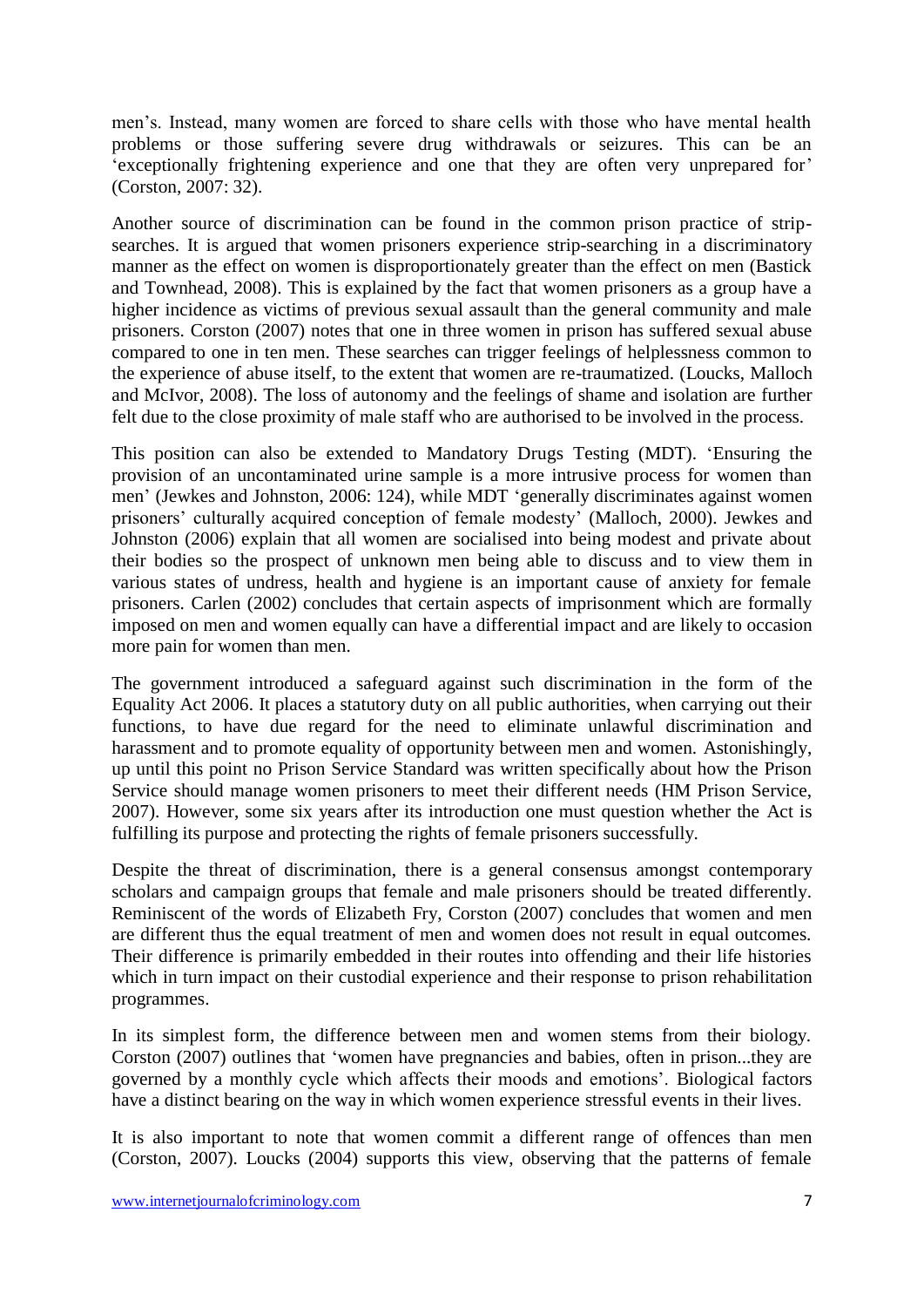offending differ quite substantially to those of men. Offending by women is disproportionately for relatively minor or non-violent offences, with a particular emphasis on acquisitive crime. Unsurprisingly then, a higher proportion of women are in prison for very short sentences. This has implications not only for the completion of prison programmes but also for the relevance of their content given that the majority of programmes have been designed as a response to male offending patterns and behaviour. Corston (2007) also notes that relationship problems feature strongly in women's pathways into crime. This view is supported by Jones (2008) who observes that women are often 'forced or coerced into crime' by abusive partners. As a result, a fundamental factor that differentiates them from men is that women are far more likely to respond to an emotionally intelligent approach to their criminality and their needs (Corston, 2007). One must question whether such an approach can be achieved from a male dominated prison regime or even from custody at all.

In terms of victimisation, Loucks (2004) observes that there is a recurring theme throughout the research into women in custody; women are victims as well as offenders. Up to 50% of female prisoners reported to having experienced violence at home (Corston, 2007; Women in Prison, 2009) compared to one quarter of men. Evidently, histories of abuse are prevalent for men and women yet statistics show the issue is significantly higher for female prisoners.

Gelsthorpe (2007) notes that 'women are likely to have different criminogenic needs because their routes into offending and reasons for offending are different to those of men' (Gelsthorpe in Sheehan et al, 2007: 50). Hedderman (2004) describes criminogenic needs as 'personal traits or conditions associated with reoffending and which may be subject to change. Hedderman (2004) lists some common factors:

- Strong ties to and identification with antisocial/criminal models
- Strained family relationships
- Displaying high levels of dependency on drugs and alcohol
- Having financial difficulties
- Unemployment
- Low educational attainment
- Having poor cognitive skills

Evidently, the criminogenic needs listed can be associated with both male and female offenders but 'the presence of similar needs does not necessarily mean that the needs are of equal magnitude' (Hollin and Palmer, 2006: 9), their level of importance and the nature of their association may differ. This is significant because it will affect the level of intervention and type of service that is called upon to address that need. The Fawcett Society (2007) concurs that the difference in both needs and life experiences clearly has implications for the focus and content of work within prisons.

Hedderman and Gelsthorpe (1997: 1) note that:

'equal treatment for men and women is a matter of approach not outcome. The underlying assumption is that fairness consists of people in similar circumstances being treated in similar ways, but it must be recognised that men and women do not necessarily appear in similar circumstances.'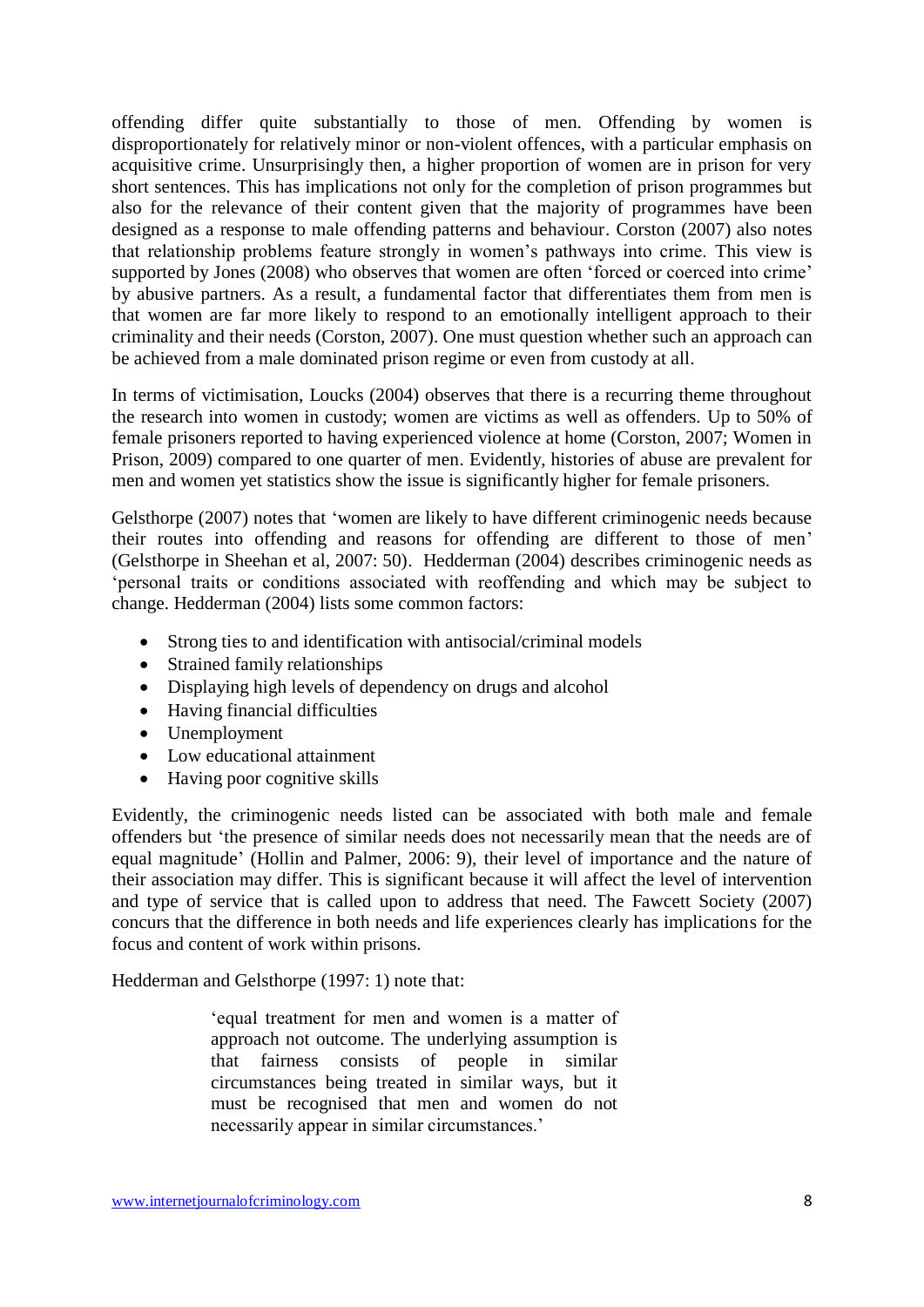Corston (2007) argues that women in prison are disproportionately affected by mental illness, self harm, violence and abuse and drug addiction thus their life experiences prior to incarceration cannot be assumed to be akin to those of men. However, there is a view by some feminist scholars that there are potentially negative consequences of taking into account the female prisoners' histories of victimisation, drug abuse and mental health problems. To the extent that such a portrayal 'encourages women's offending to be attributed to particular types of female pathology, some argue that it robs them of their agency (as well as their responsibility) and feeds into traditional stereotypes' (Kruttschnitt and Gartner, 2003 : 21).

Carlen (2002) argues that due to the difference in need and life experience, there is a need for parity of provision for female prisoners. Recognising women's difference can inform regime and programme design therefore creating an effective gender centred approach.

Female prisoners generally report that institutional adjustment is more difficult for them than it is for their male counterparts (Pogrebin and Dodge, 2001). Corston (2007) agrees, arguing that men in general appear to cope better with institutional life. She attributes this to the view that for men, imprisonment is a mere interruption in their lives while for women; it echoes a sense of permanence. This can be demonstrated in the loss of children and a permanent home on the outside. However, Heidensohn (1996) observes that difficulties in adjustment can be explained by the fact that women in our society are much less likely to have experienced a single sex institutional environment than men. She explains that historically men are more likely to have resided in army barracks and other armed service accommodation; however one can easily see limitations with this theory. Not only do women have equal opportunity to enter these professions now and thus experience communal living more but the majority of male and female offenders do not have a military service background therefore this theory is irrelevant in terms of explaining institutional adjustment.

Discipline is also a particular source of tension in women's prisons. Carlen (1990) argues that discipline is excessively harsh because prison authorities expect higher standards of behaviour from women than they do from men. As a result, female prisoners are subject to special, closer forms of control and confinement (Dobash, Dobash and Gutteridge, 1986).

Carlen and Worrall (2004) note that women routinely commit almost twice as many disciplinary offences as men; this may be interpreted in two ways. The first follows the previous theory that discipline in women's prisons is more stringent; the second stance is that women are more disruptive and difficult to manage. Concerning the latter point, the disruptiveness attributing to such disciplinary offences may be as a result of an expression of distress, depression or mental health problem. Eaton (1993) observes that women can respond to the prison regime in a variety of different ways: by withdrawing, by retaliating, by being incorporated into the system and by self mutilation. The last strategy constitutes a key point of difference in the way women respond to and cope with imprisonment in comparison to men. As a consequence, the comparison in the number of disciplinary offences must be viewed with caution due to the differences in which men and women respond to the prison regime.

As mentioned previously, it is suggested that prison authorities expect higher standards of behaviour from women. This theory is likely to have stemmed from classical criminology writings initially proposed by Lombroso and Ferrero. These traditional stereotypes 'depict the criminal woman as being 'doubly deviant' for she was anomalous compared with other typically male offenders and as a women she was 'odd' because she was acting against her biological nature' (Gelsthorpe in McIvor, 2004: 16). Although proposed over 100 years ago,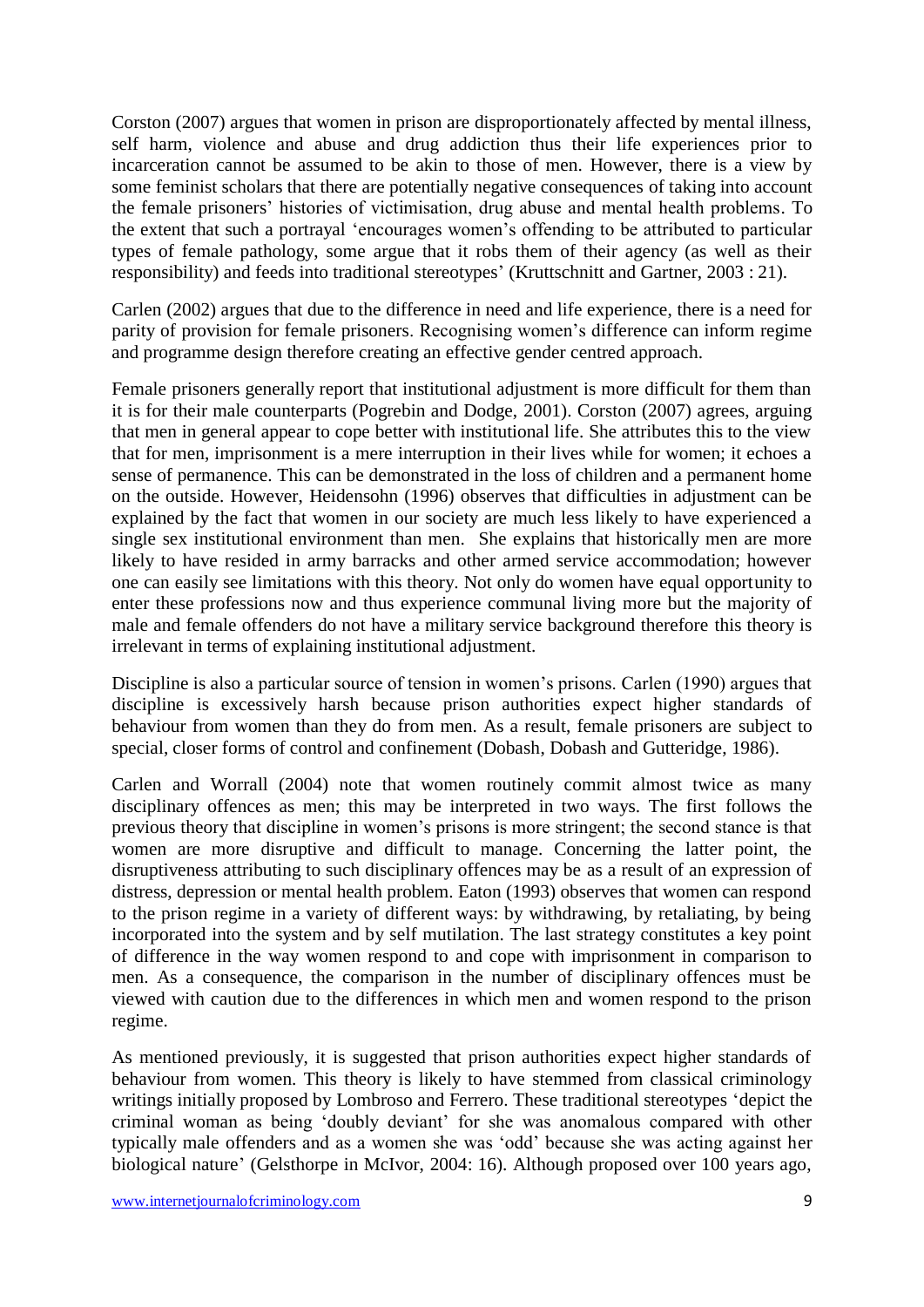this theory still resonates in the minds of many in our society today. Released women prisoners are likely to suffer greater social stigma than male prisoners as a result. Additionally, 'women in prison remain the objects of particular scrutiny' (Cook and Davies, 1999: 53) because it is often assumed by the general public that because few women go to prison, those who do must have committed very serious crimes. In fact, as outlined earlier, Davies (2011) notes that female crime is less serious in nature than men's and the most common offences for women in prison are drugs offences and theft and handling. In contrast, the number one offence for male prisoners is violence against the person.

Lastly, while 'women in prison do suffer all the same deprivations, indignities and degradation as male prisoners, they suffer others that are specific to them as imprisoned women' (O'Dwyer et al in Carlen and Worrall, 1987: 178). Chesney-Lind and Pasko (2004) support this notion, arguing that women encounter problems unique to their sex, the majority of which are health related. It is generally accepted that women's healthcare needs in prison are 'more various and complex than men's', including a range of gynaecological needs, pregnancy and 'miscellaneous hormonally-triggered 'women's ailments'' (Carlen and Worrall, 2004: 61).

After establishing the differences between male and female prisoners, the next chapter will go on to investigate how rehabilitation opportunities in prison accommodate this.

#### <span id="page-9-0"></span>**Chapter Three – Prison Rehabilitation Programmes**

As the previous chapter examined, the need for gender specific treatment seems clear (Bloom and Covington, 1998). The term 'treatment' can encompass all aspects of the prison regime but this chapter will seek to specifically explore the nature and extent of prison rehabilitation programmes.

The two most widely used programmes in UK prisons at present are the Reasoning and Rehabilitation Programme (R&R) and the Enhanced Thinking Skills Programme (ETS). R&R was developed in Canada in the 1980's and its aim is to provide and promote alternative ways of thinking to enable the growth of thinking patterns and skills that are likely to promote prosocial behaviour (Hollin and Palmer, 2006). Specific targets for change include self-control, social problem-solving skills, emotional management and critical reasoning (Hollin and Palmer, 2006). ETS was developed by the English and Welsh Prison Service and addresses similar targets to R&R although the programme is shorter in length. Targeted towards recidivist offenders, they are both General Offending Behaviour Programmes (GOBP) which use a cognitive behavioural approach focussing on the modification of behaviour. GOBP's such as these operate on the premise that they are 'evidence-based' however Shaw and Hannah-Moffat (2004) argue that they often 'fail to effectively address female offenders' needs because they remain dependent on male offenderbased models of intervention' (cited in Martin et al, 2009).

Programme content is established through the identification of particular risk factors or predictors of re-offending and it is here where the problem lies. Despite the fact that male and female prisoners present similar criminogenic needs in terms of alcohol and drug use and unemployment, the effectiveness of the programme for women is compromised by the fact that these needs vary and are not always of similar magnitudes. Such programmes also fail to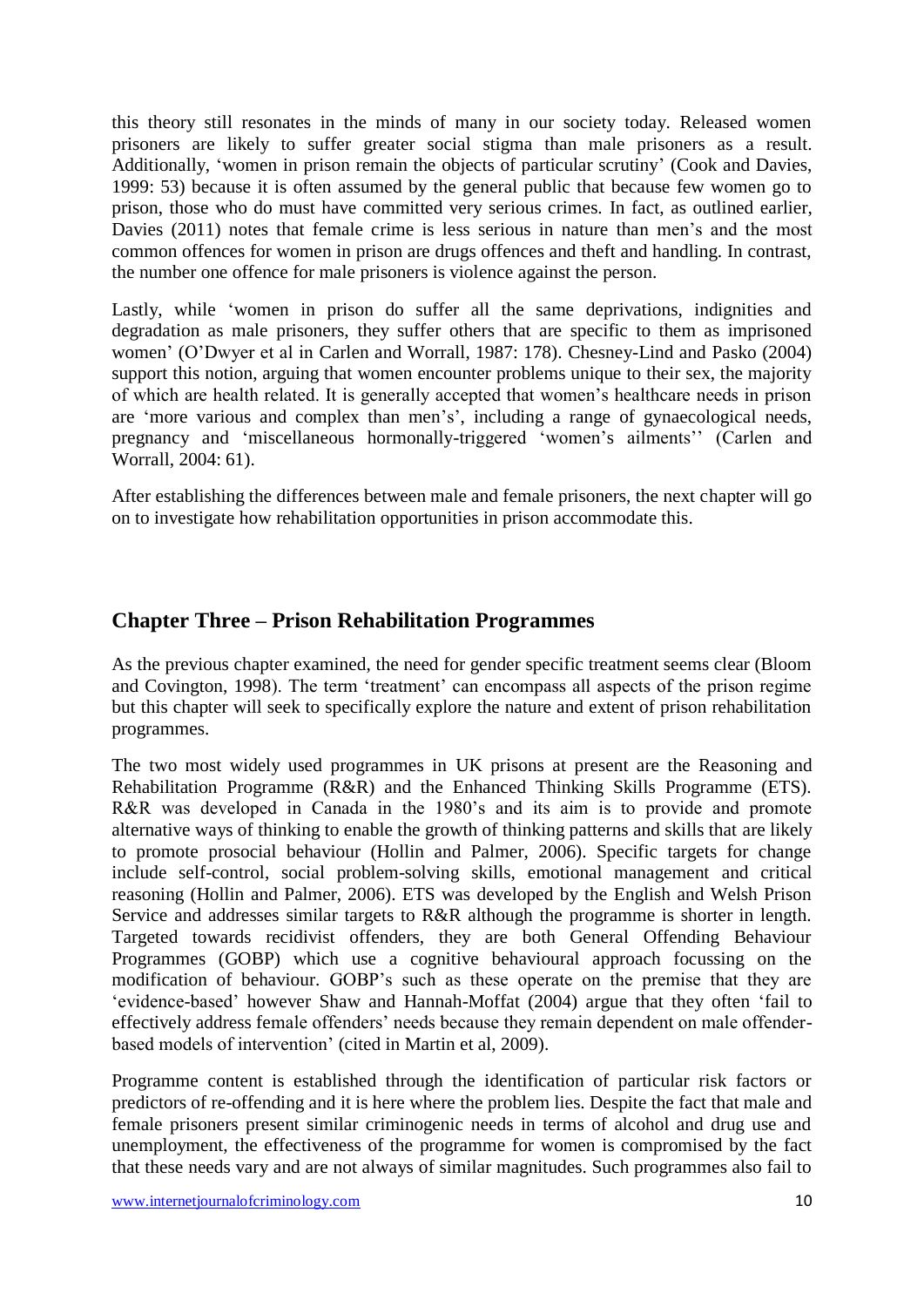address issues which are more relevant for women including histories of physical or sexual victimisation and family and marital relationships (McGuire in Hollin and Palmer, 2006).

Hedderman (2004a) explains:

'..overall the available evidence suggest that programmes which focus on male criminogenic factors are unlikely to be as effective in reducing reconviction among women offenders as they are for men. This is not only because they focus on factors which are less relevant to or operate differently for women, but also because they fail to address factors which are unique to, or more relevant for women.'

#### (cited in Sheehan et al, 2007: 50)

A report published by the Ministry of Justice (2008), evaluated the use of R&R and ETS in female prisons. It observed that these programmes were the same as those delivered to male offenders with changes made to pronouns and role plays to make them more gender-relevant in terms of expression. But is this enough? Kendall (2002) thinks not, stating that

'these programmes claim to be generic or suitable for everyone . While some adaptions are made to suit the participant profile, these are merely cosmetic changes and draw upon sexist stereotypes. For example genderappropriate language is incorporated (changing 'he' to 'she') and seemingly more relevant examples employed to illustrate concepts (in using a case study, the person's occupation is 'secretary' instead of 'builder'' (2002: 196).

R&R and ETS are examples of 'mixed-gender' programmes in that they may be applied to both male and female prisoners. However reformers argue that prisoners are not a homogenous group therefore they must not be treated as such in terms of intervention (Hollin and Palmer, 2006). Instead Batchelor and Burman (2004) argue for an entirely separate approach, one that is gender-specific. Gender specific programme models and services comprehensively address the special needs of a targeted gender group; in this discussion, women (Batchelor and Burman, 2004). 'They are not simply 'women only' programmes that were designed for men, but rather take account of the evidence in relation to criminogenic needs and protective factors which are particularly associated with girls and women' (Batchelor and Burman, 2004: 277). Criminogenic needs most associated with women include having financial problems, high levels of sexual and physical victimisation, relationship problems and mental health issues (Hedderman, 2004) Therefore the protective factors most important to them are; a safe and supporting environment, supportive relationships, financial and educational strengths, problem solving abilities and an ability to cope with anxiety (Zaplin, 2008).

Hollin and Palmer (2006) note that the effectiveness of a programme may be affected by the level at which an offender participates and engages in programme sessions. The responsivity principle states that 'programme design and delivery style should be matched to offender characteristics in order to increase an offender's engagement with a programme' (Hollin and Palmer, 2006: 20). The reservations concerning content have already been mentioned but there are also widely held criticisms concerning programme delivery. Programmes need to be adapted for use with women, taking account of women's different life experiences, providing examples to which women are more likely to relate or perhaps even adopting a different tone and style of tutoring (Carlen and Worrall, 2004: 68). Educational research has also revealed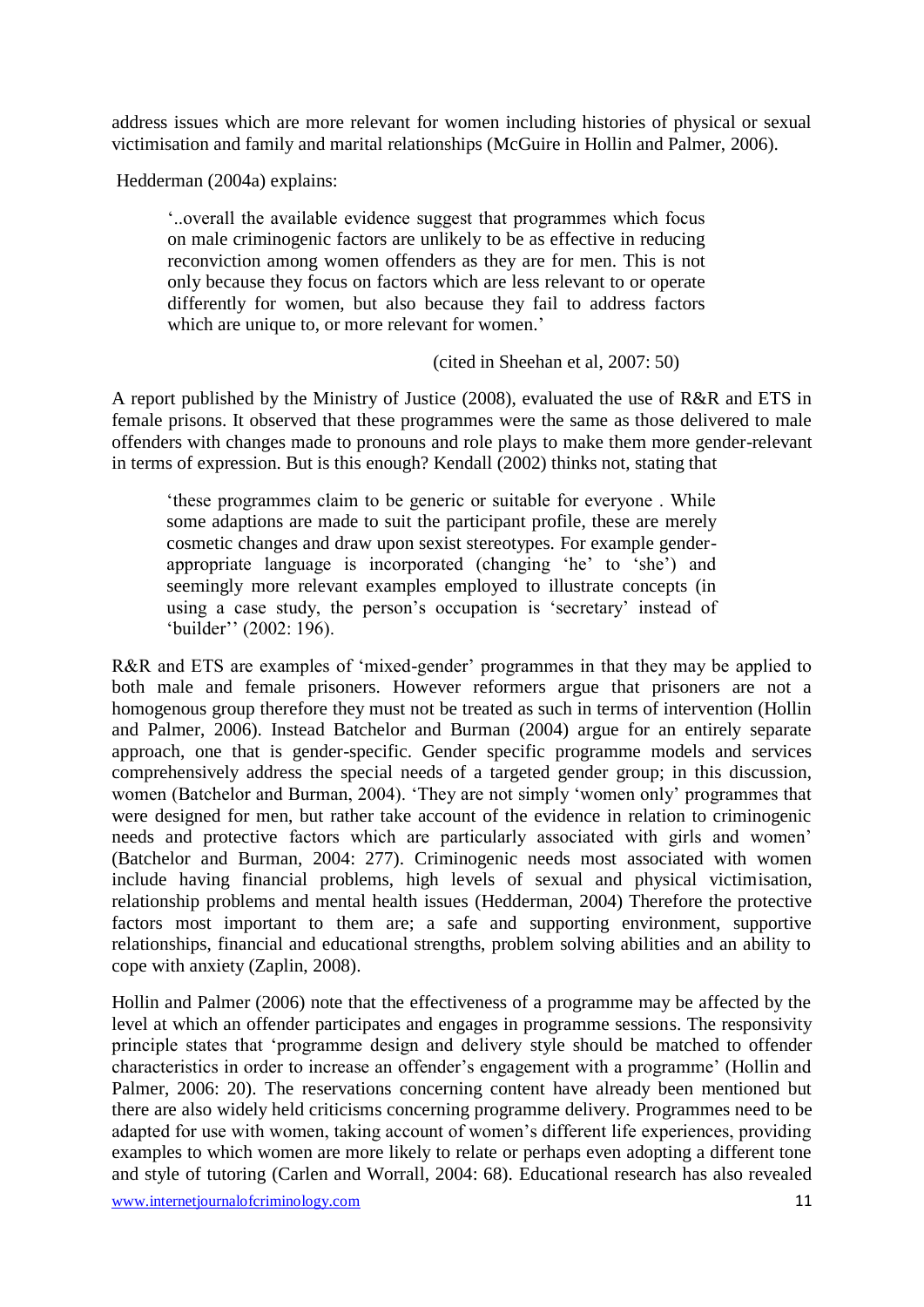differences in the learning styles of men and women, with women responding better to empathy, collaboration and listening therefore there is a need to ensure staff working with women offenders are trained and skilled in these techniques (Hollin and Palmer, 2006).

Regardless of the lack of gender-specifity, Lowthian (2002) argues that the very fact that R&R and ETS are focussed on offending and cognitive behaviour reduces their applicability to women further as women require more holistic, needs based programmes. This approach uses a solutions-based method to help women to resolve difficulties and rewards effort and progress (Lowthian, 2002). This view is also supported by Barry and McIvor (2008) who note that while men tend to respond better to interventions which focus on offending behaviour; women need more emotional support for a wider range of problems during periods of crisis. For women, a focus on offending behaviour within a given intervention was less of a priority than addressing crises in women's lives or issues relating to mental health, drug abuse, volatile relationships and child protection (Barry and McIvor, 2008).

Batchelor and Burman (2004) argue that despite the recognised need for gender specific programming, the UK prison system has made few genuine attempts to pursue this. At present, 'programmes and initiatives designed specifically with women in mind are few and far between' (Batchelor and Burman in McIvor, 2004: 266).

Heidensohn (1996) believes that because there are such small numbers of female prisoners, there can be little specialisation of treatment; although it is not clear if she means this in a practical or economic sense. This view is supported by Batchelor and Burman (2004) who argue that effective working with girls and women is considerably hampered by their low numbers and relative invisibility in a system dominated by men.

Batchelor and Burman (2004) go further to claim that establishing gender specific programmes for female lawbreakers is particularly problematic because low numbers, short sentences and fluctuations in demand mean that facilities are often under-utilised and are therefore not seen as cost effective. Wells (1994) supports this opinion, stating that 'girls programmes are often the last funded and the first cut' (cited in Zaplin, 2008: 28).

For offending behaviour programmes to be fully introduced into prisons, they must first be approved or accredited by The Correctional Services Accreditation Panel (CSAP). The CSAP is a non-statutory body which assists the Ministry of Justice in the development and implementation of offender programmes both for custody and in the community. In their 2009/10 annual report, the panel identified just two accredited programmes that have been designed exclusively for women prisoners: The Women's Acquisitive Crime Programme and CARE.

The Women's Acquisitive Crime Programme was accredited for use in custody and in the community in 2005. It is a programme for adult females who have committed a range of index offences in the context of acquisition crime (Ministry of Justice, 2009). However as this programme has developed, it has become increasingly favoured for use as part of probation rather than during a custodial sentence. This perhaps suggests an underlying belief amongst policy makers that women who have committed such crimes should not be in custody at all.

CARE (Choices, Actions, Relationships and Emotions) was accredited in 2010 for use in custody for the following three years. This programme aims to enable women with a history of violence and complex needs to better understand and reduce the risk they pose to themselves and others (Ministry of Justice, 2009). It is designed for women serving longer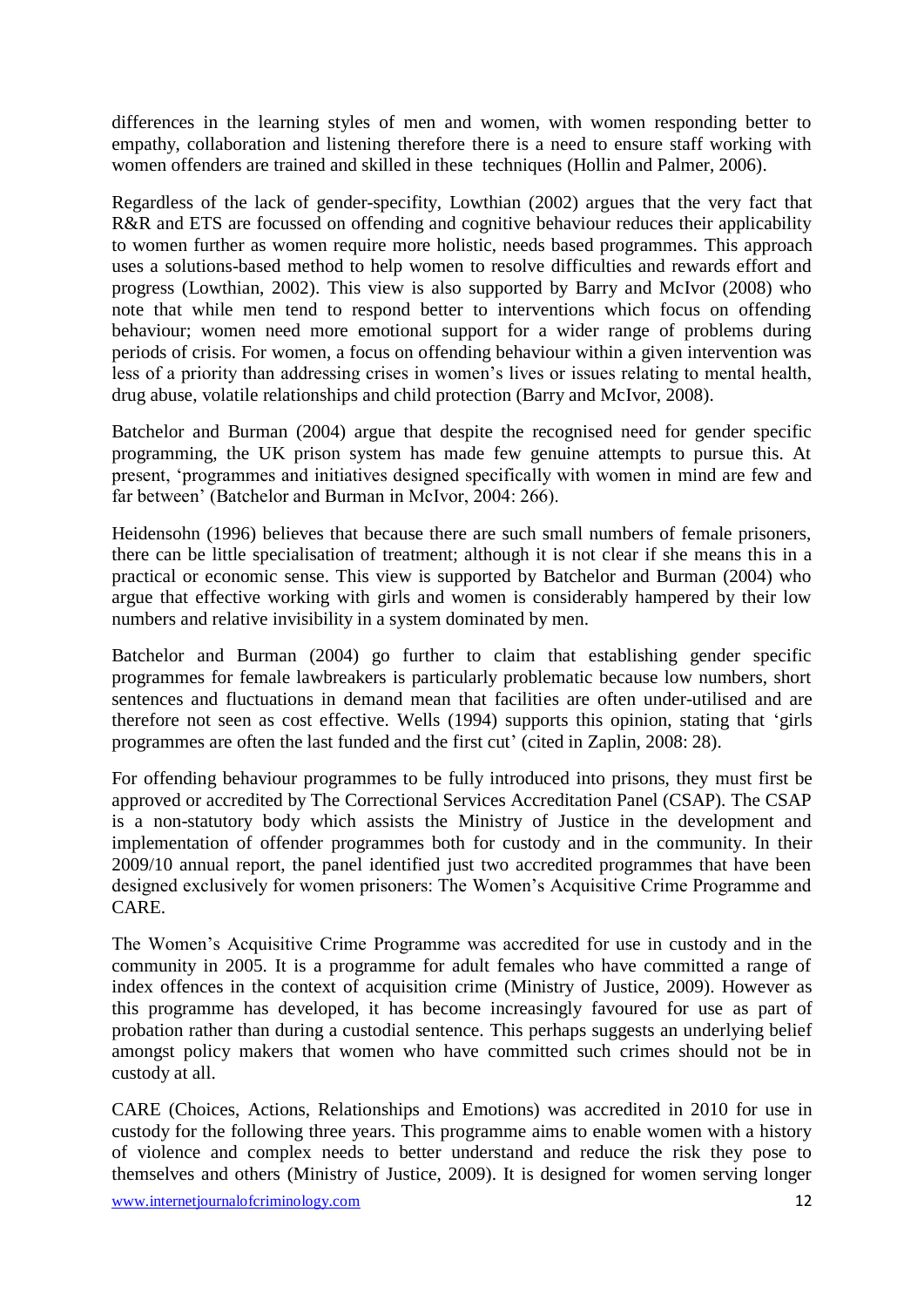custodial sentences, for more serious or persistent offending, and who are deemed to present a medium to high risk of being reconvicted within two years of release (Home Affairs Committee, 2004). One can immediately draw limitations to this programme as it appears to be appropriate for only a minority of female prisoners.

The fact that the programme is designed for women serving longer custodial sentences quickly excludes approximately 62% of women whose sentences are less than or equal to 6 months (Prison Reform Trust, 2011). Barry and McIvor (2008) note that often prison-based group work programmes require 4-6 months to complete so if we take into account time taken for referral and assessment, one can see how successful completion becomes less feasible.

Additionally, a pre-requisite for participants of the programme is that their offending must be serious or persistent. With regards to the former, statistics published by the Prison Reform Trust (2011) state that theft and handling accounted for 34% of all women serving custodial sentences in 2009. Arguably, these are generally relatively minor and non-violent offences. It is also important to note that crimes under the heading of theft and handling tend to be acquisitive and related to financial gain. One can easily see that The Women's Acquisitive Crime Programme seems to be the most relevant for this type of offending but it is no longer being delivered in custody. In relation to persistence, 28% of women in prison have no previous convictions (Prison Reform Trust, 2011) therefore essentially excluding approximately one-third of women from the CARE programme. In this way, one can see how this becomes a wider policy issue in terms of appropriate sentencing and the use of alternative punishments for women.

In terms of prison-based offender behaviour programmes in use nationally at present, CARE appears to be the only one that has been specifically designed for female prisoners rather than 'adapted' from an intervention designed for men (Women in Prison, 2009). The CSAP identified a further four programmes that were accredited for women after first being developed and accredited for men. Gelsthorpe (2007) asserts that 'the most troubling aspect concerns whether such programmes can effectively deliver their content when they are based primarily on research about men's offending and desistance' (cited in Martin, Kautt and Gelsthorpe, 2009). In stark contrast, the number of accredited programmes for men reaches in excess of thirty.

The Home Affairs Committee (2004) also noted that a number of women's prisons run short ad hoc offending behaviour programmes for prisoners, specifically devised by the staff of the particular establishment and addressing topics such as domestic violence, self-injury and anger management. While this suggests an attempt to include women serving short sentences in programmes, one has to wonder just how much these can achieve.

Prison based programmes concerning drug and alcohol misuse, anxiety and anger management, can also be considered under the umbrella of rehabilitation programmes. In relation to drug treatment, whilst a variety of basic and intensive programmes have been devised and accredited for male offenders, few efforts have been made to construct equivalent programmes for female offenders (Home Affairs Committee, 2004). The four drug treatment programmes currently running in women's prisons on a national level have been accredited for men in custody but not for women (Ministry of Justice, 2009). Again questions have to be raised over the suitability of these programmes for women as their patterns and prevalence of drug use, as well as their motivations for doing so, are different to those of men (UKDPC, 2008).Women report more frequent and more chronic drug use than men (UKDPC,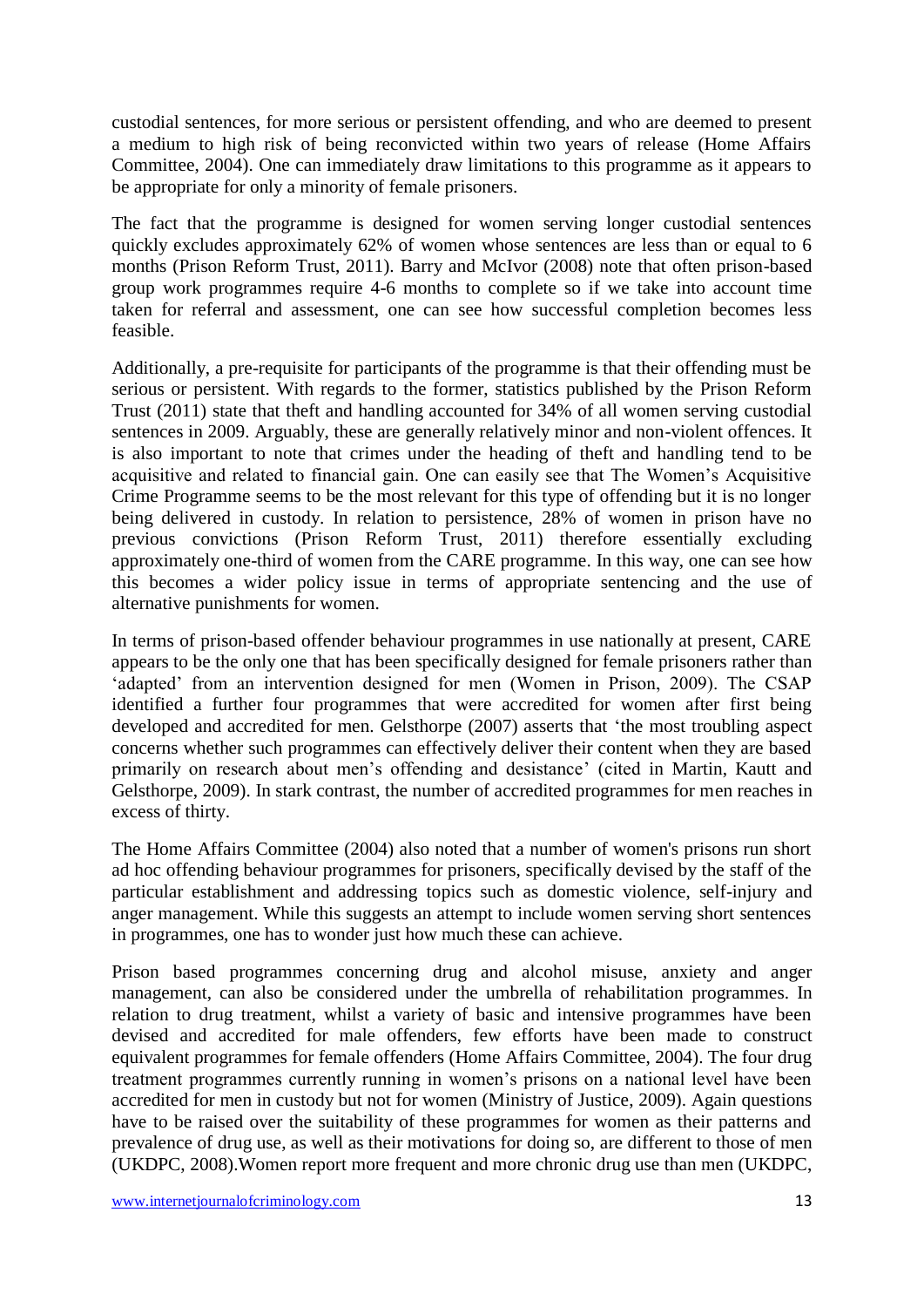2008) and there are also different antecedents to and criminal consequences of women's substance misuse, with abuse and sex work figuring more predominantly (McMurran, 2006).

However one must note that in 2007, a drug treatment programme which existed previously for men was adapted and accredited for use with women in prison. Despite being accredited some five years ago, Prison-Addressing Substance Related Offending for Women (P-ASRO for Women) does not appear to be widely used throughout the UK's female prisons. There appears to be no obvious explanation for this other than perhaps delivery has been halted due to budgetary cuts.

Aside from cognitive and behavioural programmes, prisons also deliver a range of educational and employment programmes. The development of which can be attributed to the inclusion of 'Education, Training and Employment' as one of the seven 'Pathways to Resettlement', introduced by the UK government in response to a powerful report published by the Social Exclusion Unit (SEU) in 2002 (Corston, 2007).

Despite this, it is argued that overall, employment and resettlement work in both male and female prisons is regarded as being of low priority although the situation is arguably worse in female prisons. Cook and Davies (1999) argue the fact that women have always been vastly outnumbered by men in prison populations has resulted in women prisoners being neglected and denied many of the facilities and opportunities afforded to their male counterparts. This is supported in Belknap's findings in which she notes that there is a lack of diverse educational, vocational and skills-based programmes within women's prisons (Belknap, 1996). Of the programmes which do exist, Carlen (1990) argues that they reinforce gender stereotypical ideas about femininity and domesticity.

This view is supported by the United Nations Office on Drugs and Crime who in a published report state that:

'Programmes that women may have access to typically comprise activities deemed suitable for the female gender, such as sewing and cleaning. This means that prisons continue to impose role models on women which exist in society, thereby failing to help them overcome the restrictions imposed by stereotypical perceptions'.

(UNODC, 2008: 44)

Having the education and skills to gain meaningful employment upon release is regarded as being one of the key elements to successful reintegration into society. However Lowthian (2002) argues that the issue of employment is not so clear cut for women as it is for men; many women are primary carers and will need to address rebuilding family ties and resuming responsibility for children before even thinking about employment as an option. This view is supported by Webster et al (2001) who note that there is a general feeling amongst prison staff that accommodation was a more immediate issue for many women on release than employment.

However what must be remembered is that even the very best employment interventions delivered in prison are unlikely to succeed if offenders face other difficulties such as homelessness on release or have significant substance abuse problems (Webster et al, 2001: V). This is of course applicable to both male and female prisoners.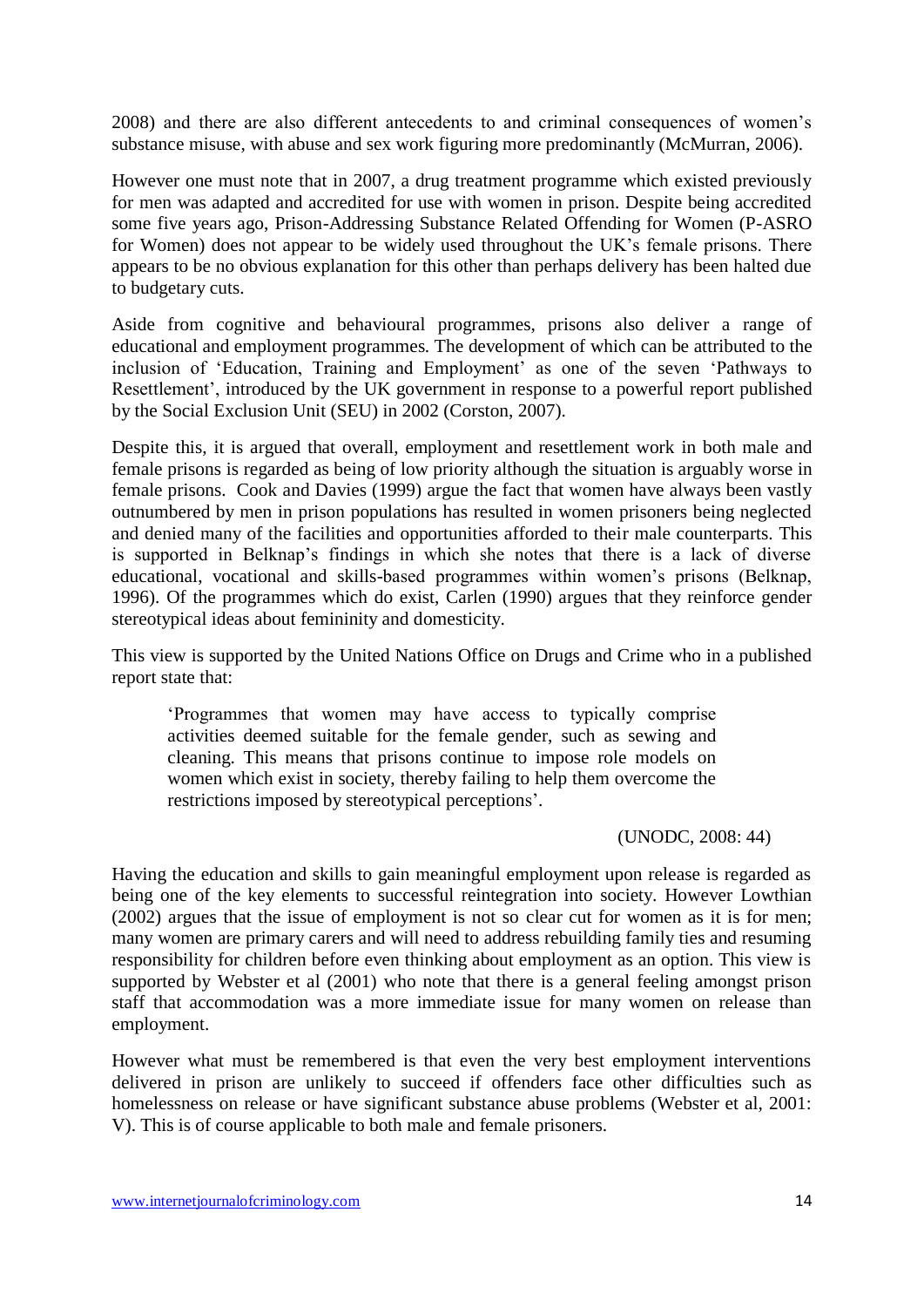Despite the wealth of research which indicates the benefits of gender-specific programming within prisons, the Prison Service has shown little in the way of compliance to this recommendation. Both the UK and Scottish Governments have committed to meeting genderspecific standards in female prisons by delivering provision designed for women yet there are very few programmes of this standard available. The following case study will illustrate the extent of this issue in HMP Cornton Vale.

#### <span id="page-14-0"></span>**Case Study: HMP Cornton Vale**

HMP Cornton Vale is unique compared to women's prisons in other countries because it is the only all-women prison in Scotland (Scottish Prison Service, 2012). There are also small regional remand and short term units for women in Greenock, Aberdeen and Edinburgh. Cornton Vale provides custodial facilities for all female offenders, including young offenders, at all sentence ranges and supervision levels (Scottish Prison Service, 2012). For this reason, this establishment is arguably under greater pressure than most in order to cater for the vast array of needs of those imprisoned there.

In terms of cognitive and behavioural programmes, the HM Inspectorate of Prisons Report (2010) noted that there are a total of eight programmes which normally run: three accredited and five approved. As outlined below, it is evident that of the three accredited programmes, only one has been designed specifically for female prisoners. Constructs has been accredited for use with men but not for women (HMIP, 2011) while SROBP is an example of a programme that was first designed for men but has then been 'adapted' for women.

| <b>Accredited Programmes</b>                                      | <b>Approved Programmes</b> |
|-------------------------------------------------------------------|----------------------------|
| Constructs                                                        | Drugs Action for Change    |
| Female Offending Behaviour                                        | <b>Alcohol Awareness</b>   |
| <b>Substance Related Offending Behaviour Programme</b><br>(SROBP) | Relationships              |
|                                                                   | Sleep and Anxiety          |
|                                                                   | Parenting                  |

However, during the time of inspection just three of the eight programmes were running: Female Offending Behaviour, Substance Related Offending Behaviour and Sleep and Anxiety. Crucially, just 24 prisoners were taking part in these out of a total of 399 prisoners, this is despite the fact that 35 others had indicated a want to complete a programme but were waiting to be assessed before being allowed to do so (HMIP, 2010).

Perhaps more surprising is that during the follow up inspection in 2011; a practice that is designed to check on the progress of recommended improvements, it was found that just one accredited programme was being delivered: Constructs. As described above, this programme has only been accredited for male offenders but not for women (HMIP, 2011). Surely it cannot be justified that the only accredited programme delivered in an all-female prison is not officially endorsed as being relevant to the needs of women.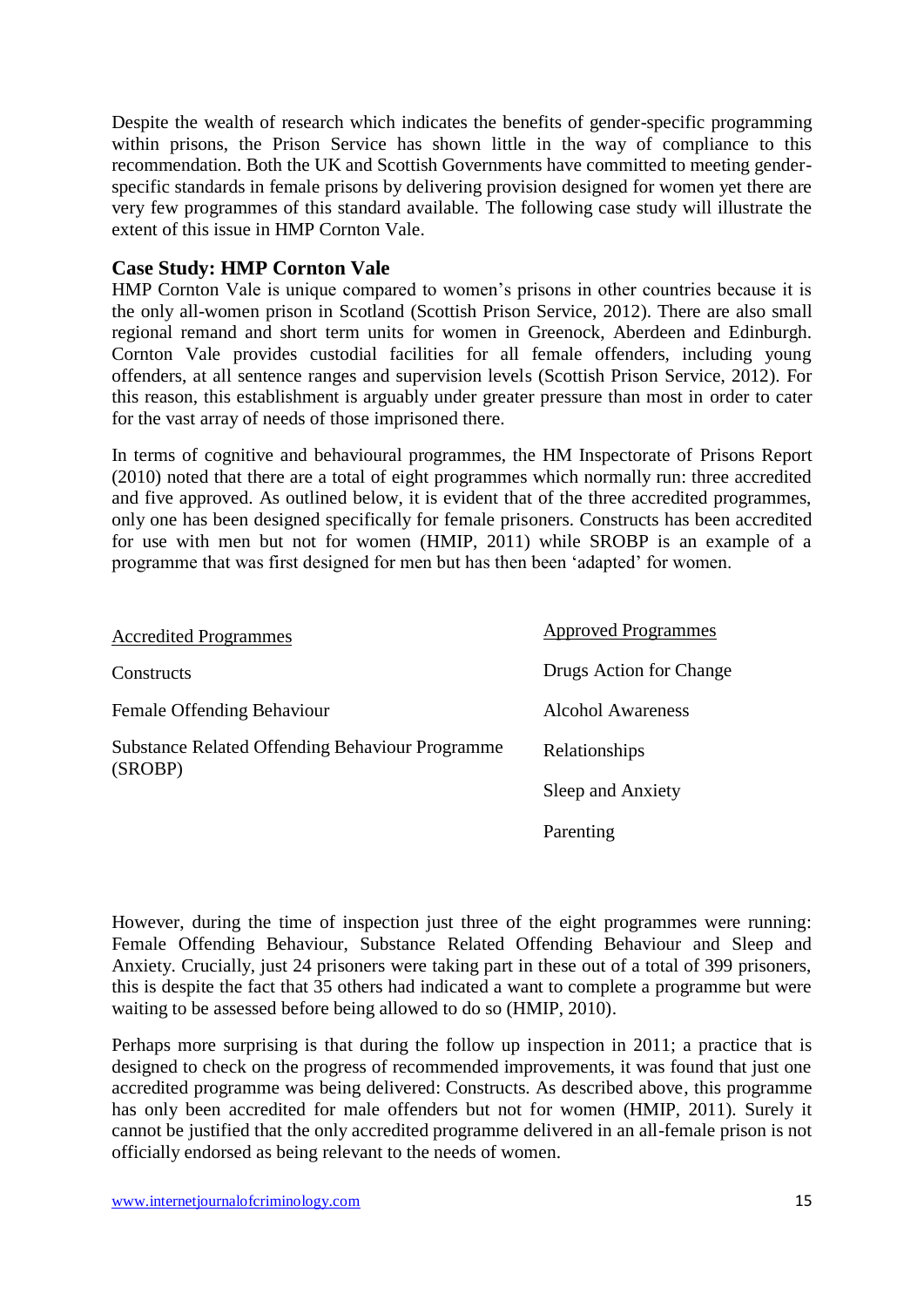Another area with surprisingly mixed provision is parenting. In April 2006 a parenting programme was established within Cornton Vale. The programme, jointly-run by the National Parenting Development Project (NPDP) and the Scottish Prison Service, was unique in Scotland as it was developed to work specifically with women prisoners (Burgess and Malloch, 2008).

In recognition of the growing calls for gender sensitive approaches to interventions in prison, a substantial amount of time was devoted to developing appropriate materials, content and methods of delivery (Burgess and Malloch, 2008). It was noted by one programme leader:

'The main (challenge) was making the content fit for purpose, given the vulnerability of the client group and their need to be emotionally defended. It's hard enough for men in prison but even harder for women, given the way they are viewed – as being out of control and if mothers, even worse, seeing themselves negatively and with substance misuse issues even more so. So they have reasons to be emotionally defended and we unpick all this at our – or rather their – peril'.

#### Burgess and Malloch (2008: 15)

Despite the success of the programme, delivery has been halted over the past three years due to insufficient funding. Interestingly, male parenting programmes including Positive Parenting (Polmont); Encouraging the Long term Father (Shotts); Parenting from Prison Programme (Greenock) and Healthy Fathering Project (Barlinnie) appear to be consistently sufficiently funded. This supports the contention that in the fight over resources, male establishments will always win by sheer virtue of their numbers. To this day, a permanent programme for women is yet to be established.

Nonetheless, one does not want to overlook the areas of good practice within the domain of parenting which exist in Cornton Vale. A specially designed room within the prison chapel hosts what are known as 'Little Cherub Visits'. The room provides a comfortable and inviting setting which provides an opportunity for more interaction, play and bonding than what would normally be possible within the regular visiting room (Nugent and Hutton, 2011). The visit lasts for two hours and is solely for the child and the mother; there are no prison officers present. This maximises the opportunity for quality physical and emotional interaction as they are not restricted in terms of privacy and space.

Regarded as an enhanced privilege, these visits give women the opportunity to gain additional visits on top of their statutory two hours a fortnight in the regular visiting room. In terms of eligibility, women must be serving at least nine months in custody, have served two months of their sentence, have had no serious discipline reports, their last MDT must be negative and they need to be cleared by their social worker and security (Loucks, 2005).

The Little Cherubs Visits are viewed as an essential part of maintaining a strong parent-child relationship while they also encourage confidence with regards to the parenting skills of the mothers (Nugent and Hutton, 2011). As of March 2011, these types of visits were only taking place in Cornton Vale which perhaps suggests a real recognition of their unique roles as mothers.

This chapter has highlighted the lack of gender-specific programmes within UK female prisons, the next chapter will consider the issues which women face while in custody and examine how the prison service responds to these issues and to what effect.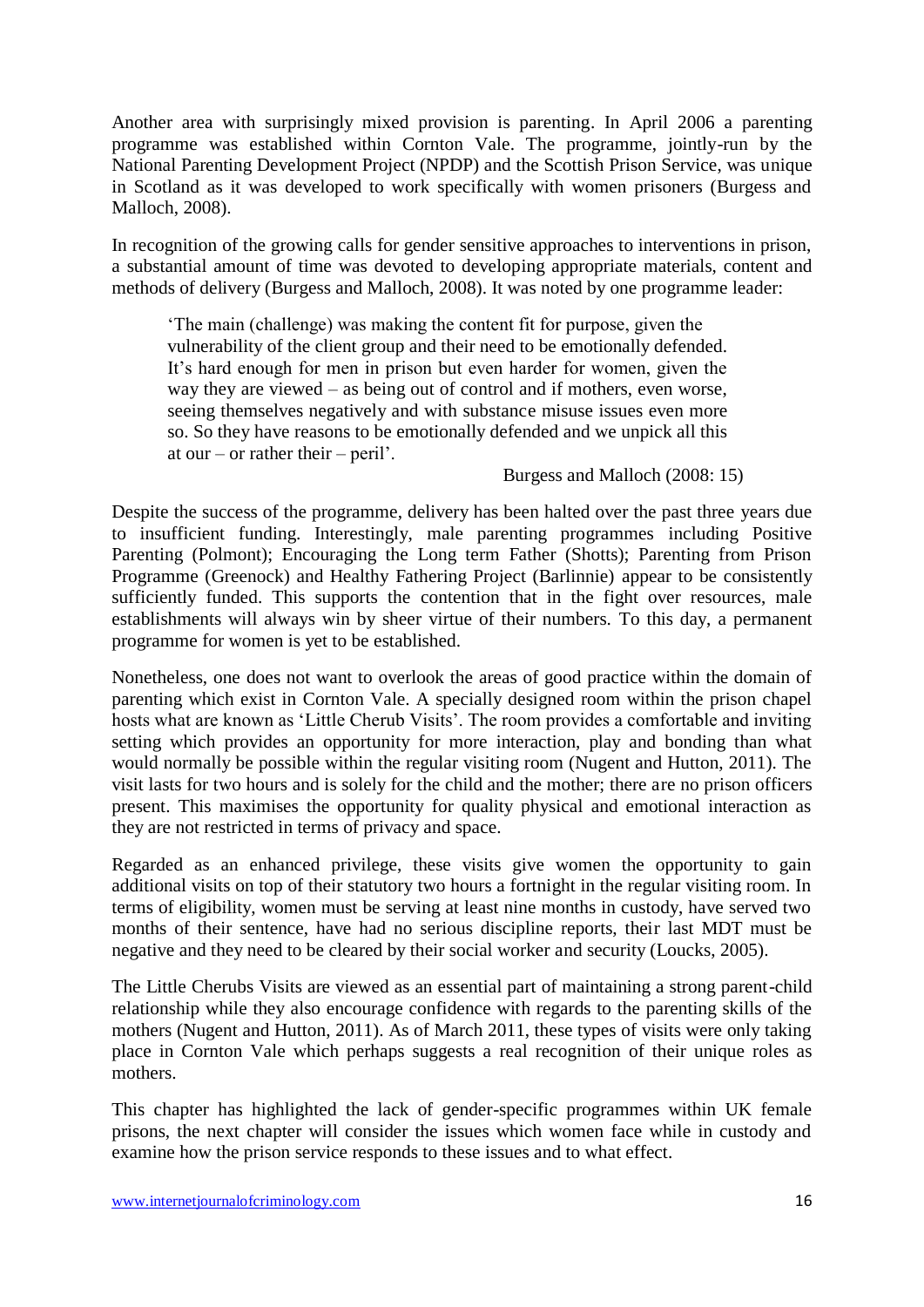## <span id="page-16-0"></span>**Chapter Four – Issues for Women in Prison**

Issues that women face while in prison are in most cases similar to those of men (Loucks, 2004). For example both groups have difficulty finding housing and employment upon release; both are separated from children and family and both may be struggling with addiction and the stress of imprisonment (Loucks, 2004), however these are not necessarily experienced in similar magnitudes. Female prisoners also face other issues unique to them as imprisoned women such as pregnancy.

This chapter will examine some of these issues under the following headings:

- $\blacktriangleright$  Healthcare
- $\triangleright$  Mental Health
- $\triangleright$  Pregnancy
- $\triangleright$  Motherhood, Families and Homes

#### <span id="page-16-1"></span>Healthcare

It is generally accepted that women's health care needs in prison – both physical and mental are more various and complex than men's (Carlen and Worrall, 2004; UNDOC, 2008). Although women and men in prison face similar health problems, for example, substance misuse, mental illness and communicable diseases, there is a significant difference in the nature, intensity and complexity of the problems in the gender groups (Ash, 2003). Women are also likely to have additional and different needs not only with respect to maternity care and gynaecological health but also to psychological health and a greater incidence of past or recent abuse whether physical, emotional or sexual in nature (Ash, 2003).

The idea that women in prison have more health problems than men is perhaps reached by the fact that they have a far greater expressed need for medical care than men as approximately 20% of women prisoners ask to see a doctor or nurse each day, more than twice the figure for male prisoners (Medlicott, 2007). However, this statistic could be misleading as it may only indicate that women are more willing to seek help than men, not that they necessarily have more health problems.

The Department of Health within the University of Oxford conducted one of the largest studies examining the health of female prisoners in England and Wales. Published in 2007, the study involved interviews and focus groups with over 400 women from 2 remand prisons in England, over a 6 month period.

One of the key findings was that the women perceived a number of issues with both the regime and the health care provision which impacted negatively on their health (Plugge et al, 2006). With regards to the former, it is argued that the prison environment itself does little to promote health due to poor standards of hygiene, poor diet and few opportunities to exercise (Plugge et al, 2006). While this view is pertinent to both male and female prisons, there are aspects of the regime which are particularly disadvantageous for women. For example, it is argued that there is often limited access to personal hygiene products and restricted access to bathing and shower facilities, which was found to be particularly problematic for women during menstruation.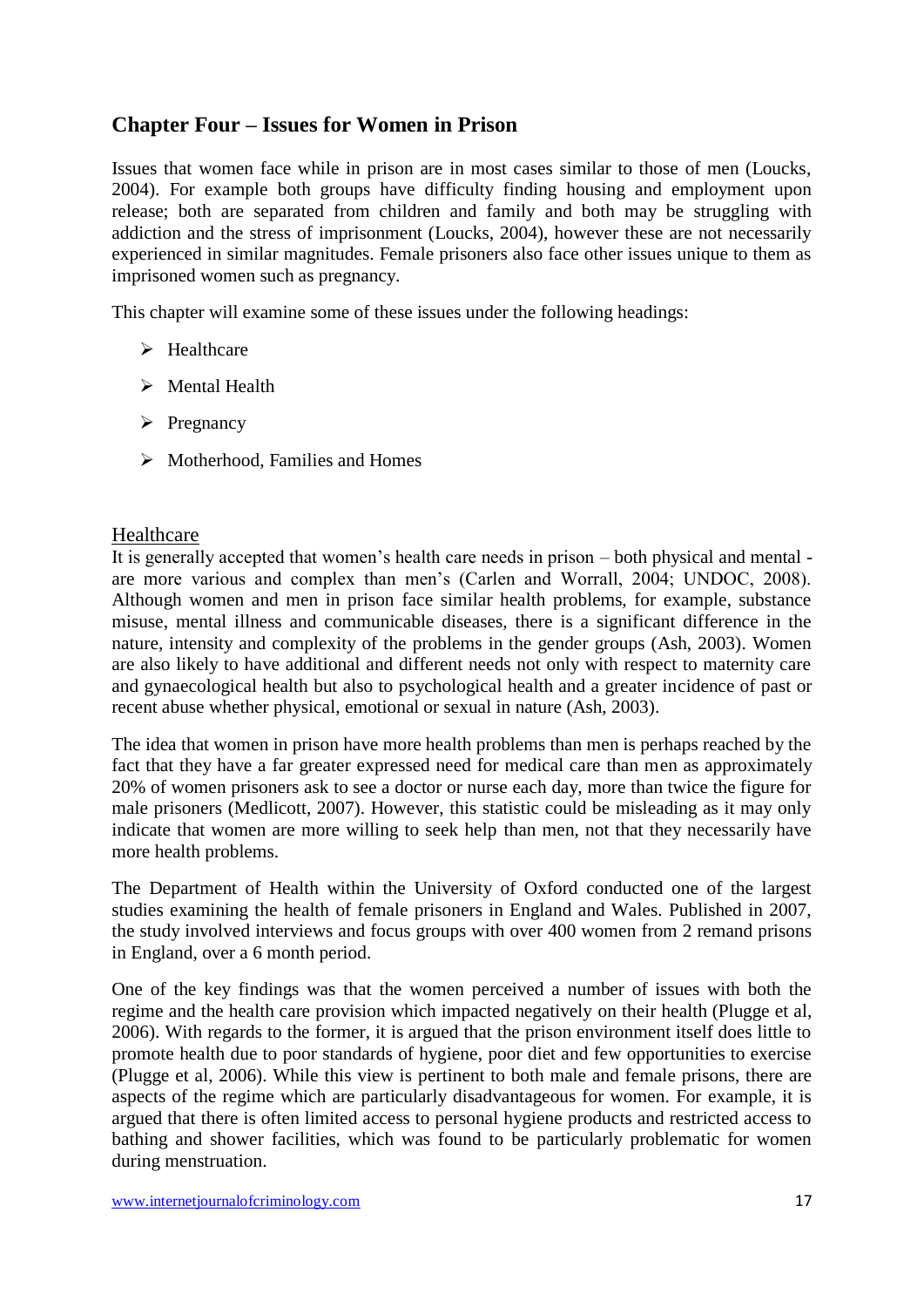With regards to health provision, it was reported that women were especially critical of the difficulties in accessing care and medication, the attitude of staff and the lack of confidentiality (Plugge et al, 2006). In terms of attitude, one can perhaps explain the negative response felt by female prisoners by the general stigma attached to prisoners. They are often stereotyped as being responsible for their own health problems and are deemed unworthy of quality care (Wolf et al, 2007). This is especially the case for women who are arguably subject to greater condemnation as they are considered to have broken both gender roles and the criminal law (Owen, 1998). Concerning the lack of confidentiality, the prison environment itself provides little in the way of privacy. As explained in Chapter One, women are socialised into being private and modest about their bodies therefore the practice of having to ask staff for sanitary products and supplies can be humiliating. Likewise, the disposal of such items is made more difficult by the public nature of washing and toilet facilities (UNDOC, 2009). Carlen and Worrall (2004) support this view, asserting that the overwhelming experience of women in prison is that their health needs are not consistently dealt with in a respectful and appropriate way.

#### <span id="page-17-0"></span>Mental Health

Mental health problems are far more prevalent among women in prison than in the male prison population; up to 80% of female prisoners have diagnosable mental health problems (Corston, 2007). This alarmingly high statistic covers all problems ranging from depression and anxiety to neurosis and psychosis. Within this domain, one can also consider the greater prevalence of self-harm within female prisons. The Ministry of Justice (2011) states that approximately 30% of women in prison self-harm compared to 7% of men. Female prisoners also account for over half of all reported self-harm incidents despite representing only 5% of the total prison population (Davies, 2011).

Wolf et al (2007) argue that gender differences in mental health are informed by women's difficult histories of physical and sexual abuse. This is supported in a report published by the United Nations Office on Drugs and Crime in 2009 which states that the mental health problems of women in prison are frequently a result of lifetime abuse and victimization.

However, there is a contention that mental illness in fact results from imprisonment (UNDOC, 2009). This stems from the fact that women in prison have a significantly greater prevalence of most mental disorders when compared with women in the community (Ogloff and Tye, 2007).

Plugge et al (2006) note that the most significant factor in terms of detriment to mental health for female prisoners is the separation from family, especially children. Separation from family is something that is also experienced by male prisoners yet the situation can be significantly worse for women. This is because there are a relatively small number of female prisons which exist in the UK therefore by definition, female prisoners are more often than not, held at greater distances from home. As a consequence, visits from family and children are often more problematic than what would be expected in relation to a male prison due to increased travelling time and costs; an issue which will be addressed in more depth later in this chapter. As highlighted in Chapter Two, it is also argued that search and supervision practices in prisons can retraumatise women with histories of abuse, particularly if male staff are performing these practices (Wolf et al, 2007).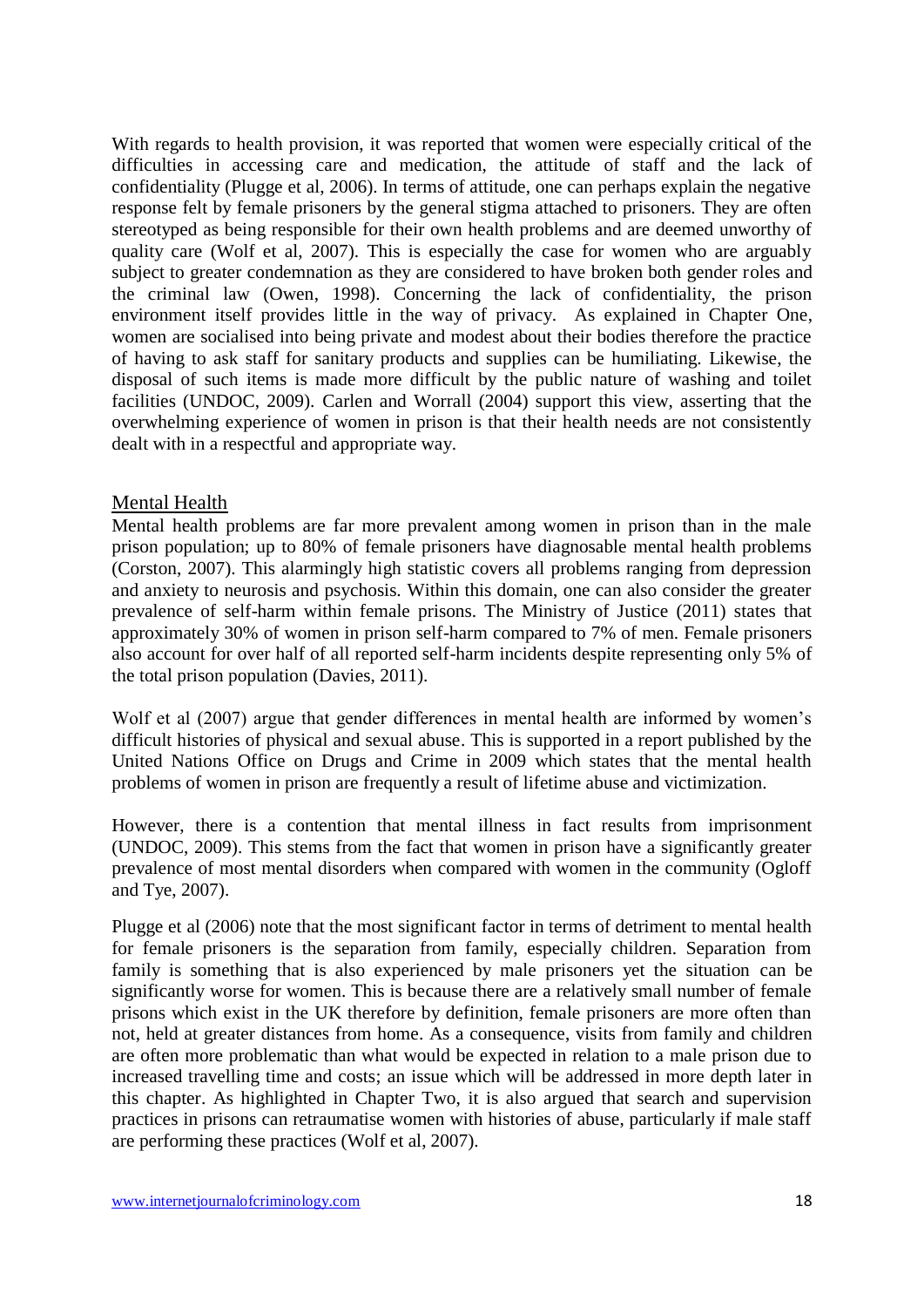However, the extent to which the prison environment creates such conditions and the extent to which it merely exacerbates pre-existing conditions is a matter of debate (Carlen and Worrall, 2004). Ogloff and Tye (2007) argue that there is little doubt that the process of incarceration has some detrimental effect on people's mental state however there is no evidence that incarceration causes or explains mental illness in prisoners, whether male or female.

With regards to provision, Durcan and Knowles (2006) note that the ways in which women's mental health needs are initially assessed in prison are somewhat questionable. They argue that there is evidence to show that most assessment tools have been developed with the needs of white men in mind, therefore rendering them unsuitable for assessing the needs of women. Ramsay et al (2001) support this, asserting that although there is now a broad range of standardised assessments tools, none have been designed specifically to assess the needs of women.

The Royal College of Psychiatrists (2007) argue that there is still insufficient knowledge of the specific needs of female prisoners to be able to confidently say that any of the service models which are available, are appropriate to be applied in the female prison. This insufficient knowledge is perhaps a reflection of the relative indifference towards women with regards to gender specific healthcare in prison. Corston (2007) notes that no one person or body is responsible or accountable for the provision of mental health care and services for female prisoners; in this way, it is somewhat unsurprising that the rate of mental illness in female prisons is so high.

Rickford (2003) argues that there is an unacceptable gap between the complex needs of women prisoners and the resources provided by the Prison Service. She explains that there is an over reliance on medication while not enough attention is being paid to a support focussed counselling or mentoring approach, which women are shown to respond well to. This is supported by Corston (2007) who argues that only by expanding the range of psychological therapies available, will the unique needs of women with mental illnesses be met.

In a report published by the Sainsbury Centre for Mental Health, it was revealed that in 2007/08, the average expenditure on prison mental health per prisoner was £304 for men and £302 for women. This shows that spending on provision for men is greater, albeit by a small proportion, despite the fact that the higher prevalence of mental illness and therefore the greater need for increased mental health spending lies with women.

#### <span id="page-18-0"></span>Pregnancy

The experience of pregnancy in prison can be an exceptionally difficult one. While this dissertation will not attempt to debate the ethics of imprisoning pregnant women or keeping children in prison, it is important to discuss the plight of pregnant prisoners in order to fully understand the unique experience of imprisonment for women.

Pregnant women require specialised resources and attention with respect to diet, exercise, clothing, medication and medical care (Women in Prison Project Group, 2007). However it is argued that the prison environment is incompatible with the needs and care of a pregnant body. It is more difficult to catch up on missed sleep and missed meals due to the inflexibility of the prison regime while alerting staff to a medical problem may be difficult, particularly at night (Women in Prison Project Group, 2007).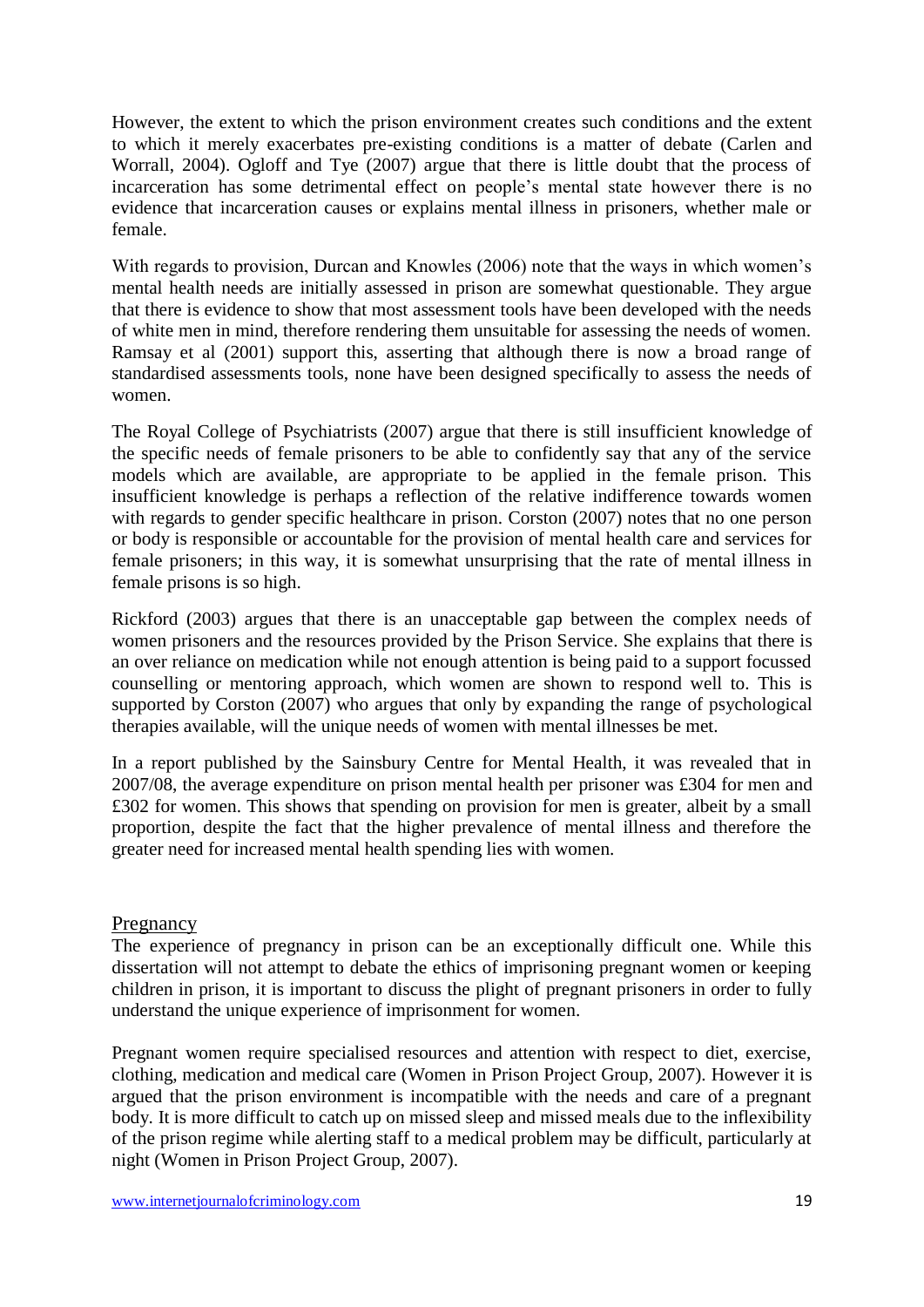Additionally, although the responsibility for prison health care was transferred from the Prison Service to the NHS in April 2006, which in theory means that prisoners should have access to the same range and quality of services as are available to the general population, this has not necessarily been the case for imprisoned pregnant women. They face challenges in terms of consistency in the standards and quality of maternity care due to limited access to midwives and poor continuity of care (The Royal College of Midwives, 2008). There are also difficulties in securing transportation from prison to health care checks and scans, as well as gaining access to any education in breathing and birthing techniques to help prepare them for the birth (UNDOC, 2009).

In a report published by the Maternity Alliance in 2006, it was noted that although a Prison Service Order (PSO) relating to the Management of Mother and Baby Units existed, there was not one for the treatment of pregnant prisoners. This seems to make little sense as pregnancy is a necessary precursor of motherhood. The lack of PSO means that there are no formal guidelines specifying how the Prison Service should manage and treat these women while in custody. As a result, this has led to a great deal of inconsistency in practice between prisons (North, 2006), leaving many women disadvantaged.

In saying this, the Prison Service has made attempts to rectify this although arguably, they have not gone far enough. As mentioned in Chapter Two, a PSO was published in 2008 which identified specifically how the Prison Service should manage women prisoners to meet their different needs. However, within this, only a very small section was dedicated to the treatment of pregnant prisoners, the content of which remains vague. North (2006) argues that only by introducing a specific Pregnancy Prison Service Order will pregnant prisoners receive the appropriate standard of care required.

#### <span id="page-19-0"></span>Motherhood, Families and Homes

One of the issues which is markedly different for women in prison compared to men, relates to their status as carers and mothers (Davies, 2011). Corston (2007) argues that women are far more likely than men to be primary carers of young children and this factor makes their prison experiences significantly different.

According to Women in Prison (2011), approximately 66% of female prisoners are mothers corresponding to more than eighteen thousand children being separated from their mothers by imprisonment every year (Corston, 2007).

However, whereas in the majority of cases the children of male prisoners are looked after by the prisoner's spouse or partner, this does not apply in the case of female prisoners (Kesteven, 2002). Devlin (1998) noted that 91% of the fathers in prison leave their children in the care of the child's mother or another female partner, while only 23% of the mothers in prison said that the child's father or another male partner was performing the same role. More recently, Corston (2007) depicts the situation as being far worse, asserting that just 9% of children are cared for by their fathers or equivalent, while their mothers are in prison.

www.internetjournalofcriminology.com 20 For the remaining children of imprisoned women, as many as 25% are cared for by grandmothers while 29% are cared for by other family members or friends (Corston, 2007). Where no family or friends can be found, some form of temporary care or fostering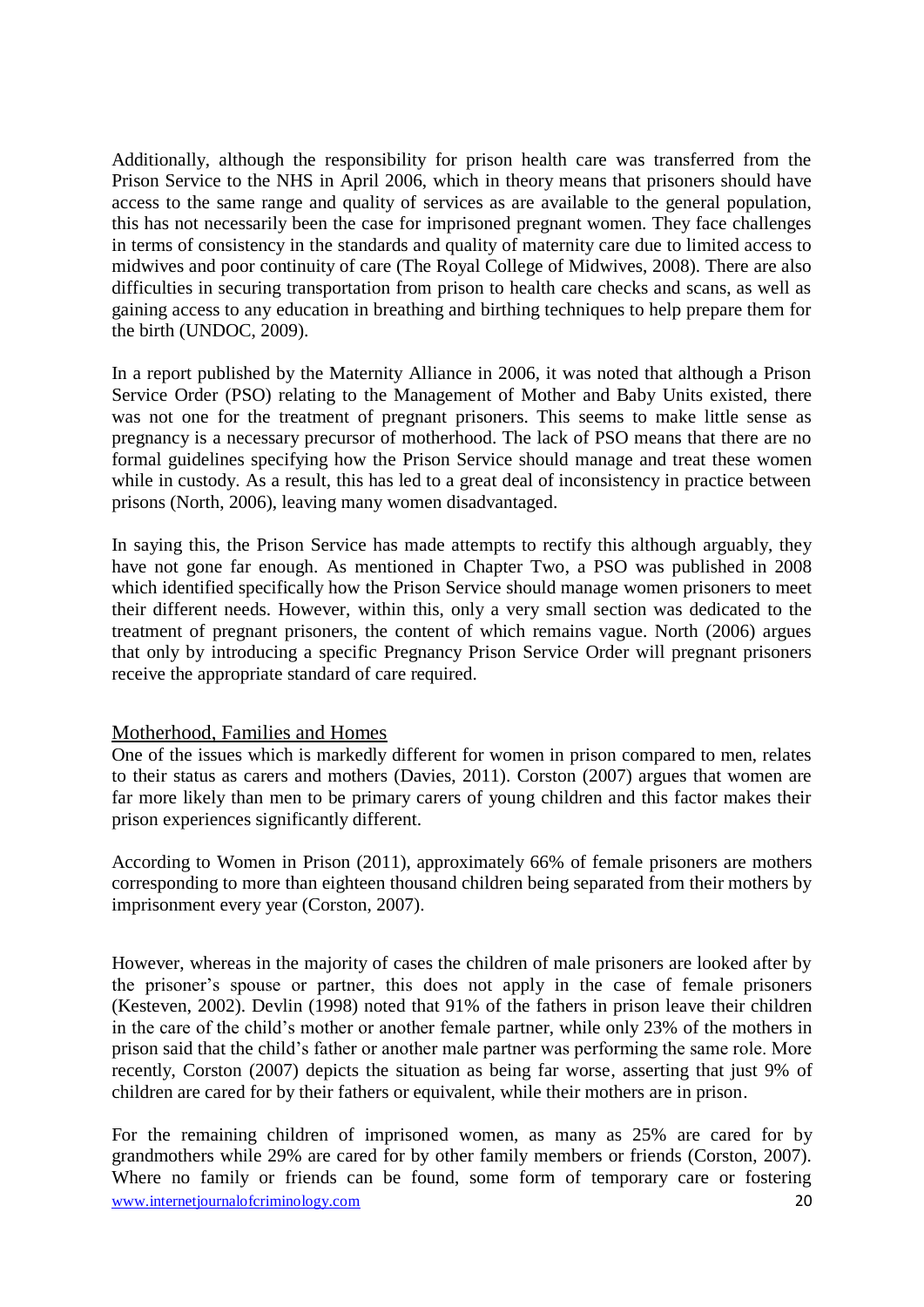arrangement has to be made (Devlin, 1998). Mothers in prison are powerless to help or intervene in these circumstances and the stress and worry of the uncertainty about the care of their children can make the prison experience even more difficult. Kesteven (2002) notes that the frustration and anger accumulated as a result of this may also manifest into breaches of prison discipline, self-harm or suicide.

It is argued that men's home lives outside prison are for the most part sustained during their absence in prison. The women in their lives care for their children, maintain their homes, visit them in prison and send them money (Corston, 2007). However, the situation for women in prison is very different.

Women are more likely to lose their housing while in custody in comparison to men (Loucks, 2004). Corston (2007) states that at least 30% of women in prison lose their homes during incarceration, although some would say this is a conservative figure which is more likely to be almost 40% (Davies, 2011). This may be explained by the fact that women are more often single parents and have tenancy agreements in their own names while men are more likely to have a partner at home to maintain the tenancy (Loucks, 2004).

A lack of accommodation has significant implications for the lives of women on release. Often during the process of possession of a property, the contents, or more specifically, the occupiers' possessions, are disposed of. This can make the early stages of release particularly difficult and unsettling. Also, many women are unable to regain their children from care without suitable accommodation yet this is made difficult but that fact that they often cannot get access to housing in the first place without being the main carer of their children (Social Exclusion Unit, 2002). Homelessness can act as a barrier against support services such as benefits and registration with a GP. Without a fixed address, it is also harder to find a job and make money legitimately (Social Exclusion Unit, 2002).

There is a general understanding that the closer to home prisoners can be held, the better their chance of maintaining links with their family and reintegrating into society on release (Coyle, 2005), however visits to women in prison can be problematic. The small number of women held in custody means that few prisons exist which hold women (Loucks, 2004). Currently 15 female prisons exist in the UK; 14 in England, 1 in Scotland and none in either Wales or Northern Ireland (Davies, 2011: 138). By definition then, this means that many women will be located at a greater distance from their homes and families (Loucks, 2004). Consequently, women's family links and supportive friendships are more likely to be strained and pressured by their having longer distances to travel for visits and the greater travel expenses incurred as a result (Davies, 2011). The fact that women are held further from home also makes it harder to maintain links with housing providers (Social Exclusion Unit, 2002), therefore only exacerbating the already large percentage of women who lose their homes during custody.

Ultimately, it is not difficult to see why worries about what is happening at home to children and families may make the prison a harder place to be for women than men (Kesteven, 2002). Corston (2007) argues that the custodial experience is somewhat more relaxing and hasslefree for men as they usually have females whether it is their mother, sister, aunt or girlfriend to take care of their needs (Corston, 2007). Childcare and housing concerns can amount to a huge amount of stress for women in prison, in a way that is not necessarily felt by men, therefore making the custodial experience disproportionately harsher.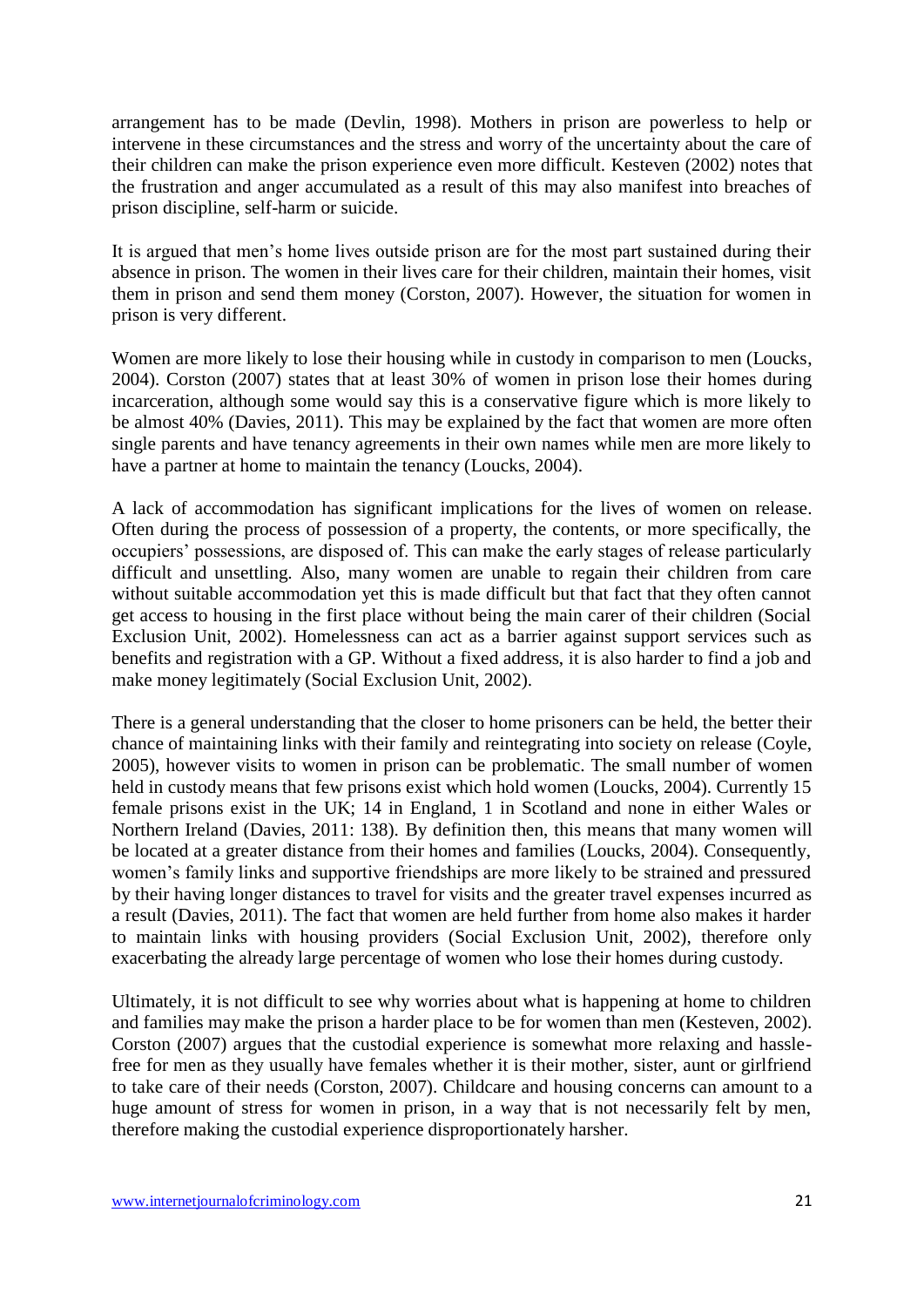This chapter has identified a number of issues specific to imprisoned women and has highlighted the general inadequacy of the prison service's response to them. The following and final chapter will conclude the findings of the dissertation.

### <span id="page-21-0"></span>**Chapter Five - Conclusions and Recommendations**

This dissertation has examined the experiences of women in prison and identified how and in what ways it is affected by the fact that the total UK prison population is 95% male. Given their minority status, it was argued necessary to determine whether or not their specific needs as imprisoned women were being met and appropriately managed within the male dominated prison environment.

It is argued that women receive different and unfavourable treatment in comparison to men due to the profoundly gendered nature of female imprisonment. There is a view that this results from the influence of traditional female stereotypes and the continued dominance of conventional notions concerning female criminality (Genders and Player, 1987; Cook and Davies, 1999; Carlen, 1983). However, a report published by the Quaker United Nations Office (2008) asserts that any form of discrimination is not the fault of sexist views held by prison authorities; instead it is the effect of the prison system being designed for men. This idea seems to be the most plausible in our modern society and is supported by a number of theorists such as Coyle, Carlen, Worrall and Heidensohn. Given the ratio of male to female prisoners, it is argued that the prison system is' organized from a male perspective' (Coyle, 2005) with 'only men's needs in mind' (Carlen, 2002). Indeed, it is claimed that the small number proportion of women in custody inevitably means that custodial culture is dominated by the needs of men (Loucks, 2004).

The differences in treatment and experience between male and female prisoners were demonstrated in Chapter Two through examples of discrimination inherent within the prison regime. The smaller number of women's prisons compared to men's means that there is less opportunity to provide institutions of different levels of security classification. As a result, the prison's regime is determined by the maximum security requirement meaning that female prisoners are likely to be held to a classification that is stricter than could be justified by any assessment of the risk they pose. The common practices of strip-searching and Mandatory Drugs Testing (MDT) are also experienced by women in a discriminatory manner as the effect is disproportionately greater than the effect on men (Quaker United Nations Office, 2008). This is explained by their higher incidence as victims of sexual and physical abuse as well as their culturally acquired conceptions of modesty and privacy. Lastly, as Carlen (1990) rightly argues, discipline is excessively harsh in female prisons, although this appeared to be because prison authorities expect higher standards of behaviour from women than men; a view which resonates with the theory of patriarchal control (Genders and Player, 1987).

Nonetheless, scholars do agree that male and female prisoners should receive different treatment although not in the manner in which it is achieved at present. The justification for this stems from the fact that male and female prisoners are different in every sense whether it is in relation to the offence committed, criminogenic factors, coping behaviours or healthcare needs. Carlen (2002) argues that due to the difference in need and life experience, there is a need for parity of provision for female offenders. This means that women would have equal access to programmes but there would be room for differences in the content of that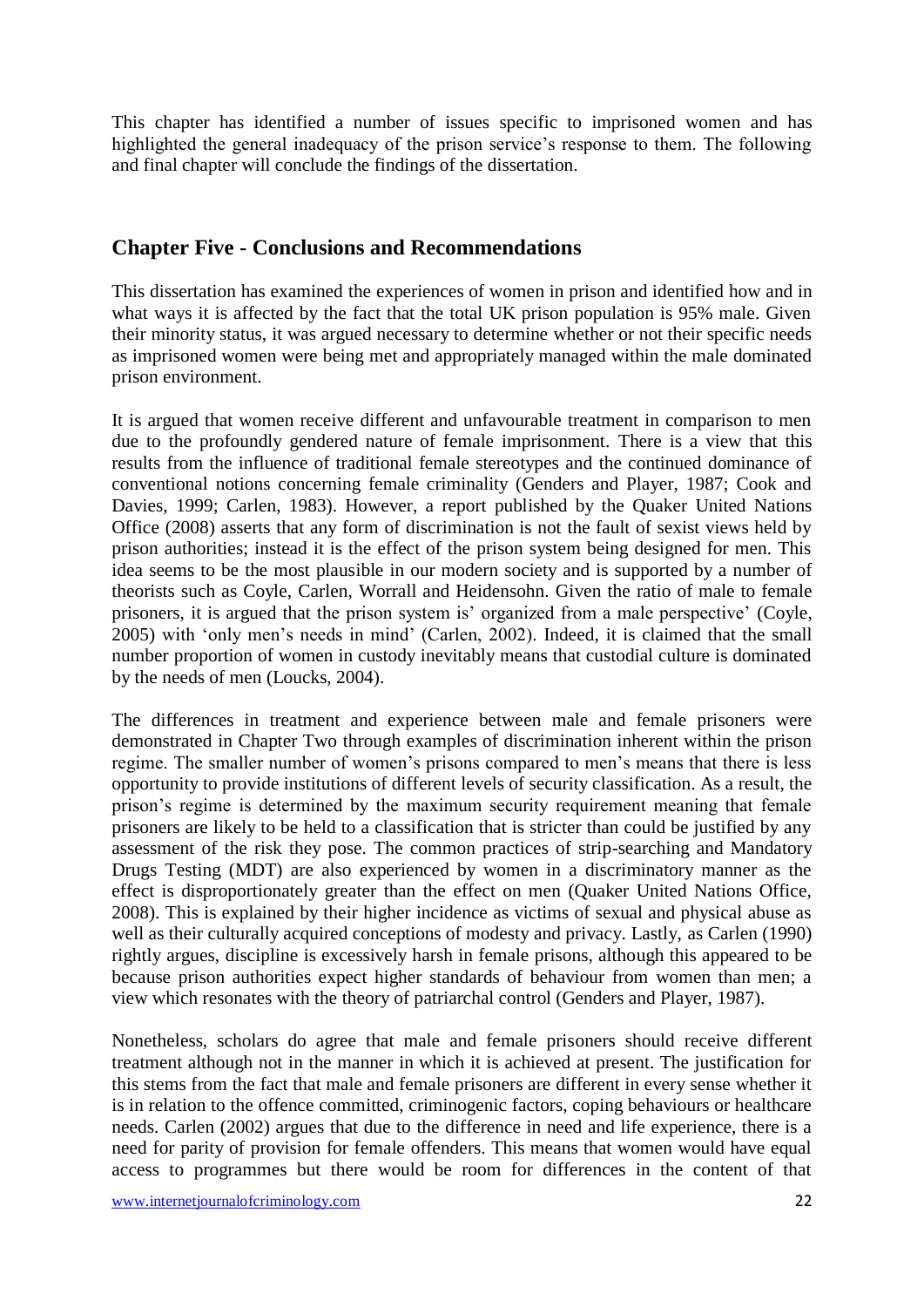programme. However investigation into available offending behaviour programmes in Chapter Three revealed that there is a distinct bias towards men in terms of content. Most programmes have been designed for use with men, focussing on the criminogenic needs which affect them as a group most such as alcohol and drug abuse and unemployment. When these types of programmes, particularly R&R and ETS, are used with women, the content, although relevant, fails to address the issues which are more significant for them including histories of sexual or physical victimisation and family relationships (McGuire, 2006). Attempts have been made to adapt programmes for more effective use with women through the adoption of different scenarios or examples to which women are more likely to relate, however this does not go far enough as the specific needs of women are still not being met through the content. It was discovered that there is only one offending behaviour programme in use at present which has been designed specifically for female prisoners rather than adapted from an intervention designed for men (Women in Prison, 2009). Compare this to the 30 designed and accredited for use with men and it becomes obvious that there is very much a gender bias. Scholars attribute the lack of gender-specific programmes and specialisation of treatment to the fact that there are so few female prisoners therefore spending in this area is not deemed to be cost effective.

In addition to the flaws within the domain of prison rehabilitation programmes, it was also found that certain aspects of the overall prison regime are incompatible with some of the issues which women face while in custody (Women in Prison Project Group, 2007). Chapter Four highlighted the fact that women's health care needs in prison – both physical and mental - are more various and complex than men's (UNDOC, 2008). There is a greater prevalence of mental illness amongst the female prison population in comparison to men but the provision available and the spending in this area are insufficient to deal with the scale of this issue. However, it would be inaccurate to say that this is an area which in effect 'favours' men, as mental health provision is substandard in most prisons regardless of the gender of those imprisoned within it. Unlike men, women can experience pregnancy while in prison. Pregnant women require specialised resources and attention with respect to diet, exercise, clothing and medical care; elements which the prison environment cannot always adequately provide (Women in Prison Project Group, 2007). It was discovered that there is no Prison Service Order (PSO) in place relating to the treatment of pregnant prisoners which means that there are no formal guidelines specifying how the prison service should manage and treat these women while in custody. This gap in policy is a fundamental flaw and demonstrates an incidence where the specific needs of women have been significantly overlooked. Lastly, much literature presented in Chapter Four referred to the unique roles of imprisoned women as mothers and carers. Custody of children is generally more of a concern for women in prison than for men as they are less likely to have a partner at home to continue the childcare in their absence. Statistical evidence supported this as Devlin and Corston show that the children of imprisoned women are significantly more likely to go into care than those of imprisoned men. It became apparent that the home lives of male prisoners are largely sustained while in custody as the women in their lives maintain their homes, send them money and care for the children (Corston 2007). For imprisoned women, the situation is very different as tenancy agreements tend to be in their name therefore a period in custody can result in the loss of accommodation and the possessions within it. Evidently, childcare and housing concerns amount to a huge amount of stress for women in prison in a way that is not necessarily experienced by men. In its present form, the prison system provides little in the way of safeguards or appropriate help in these areas. There are only 15 women's prisons in the UK which ultimately means that female prisoners are held at greater distances from home. The often isolated geographical locations of these prisons only exacerbates the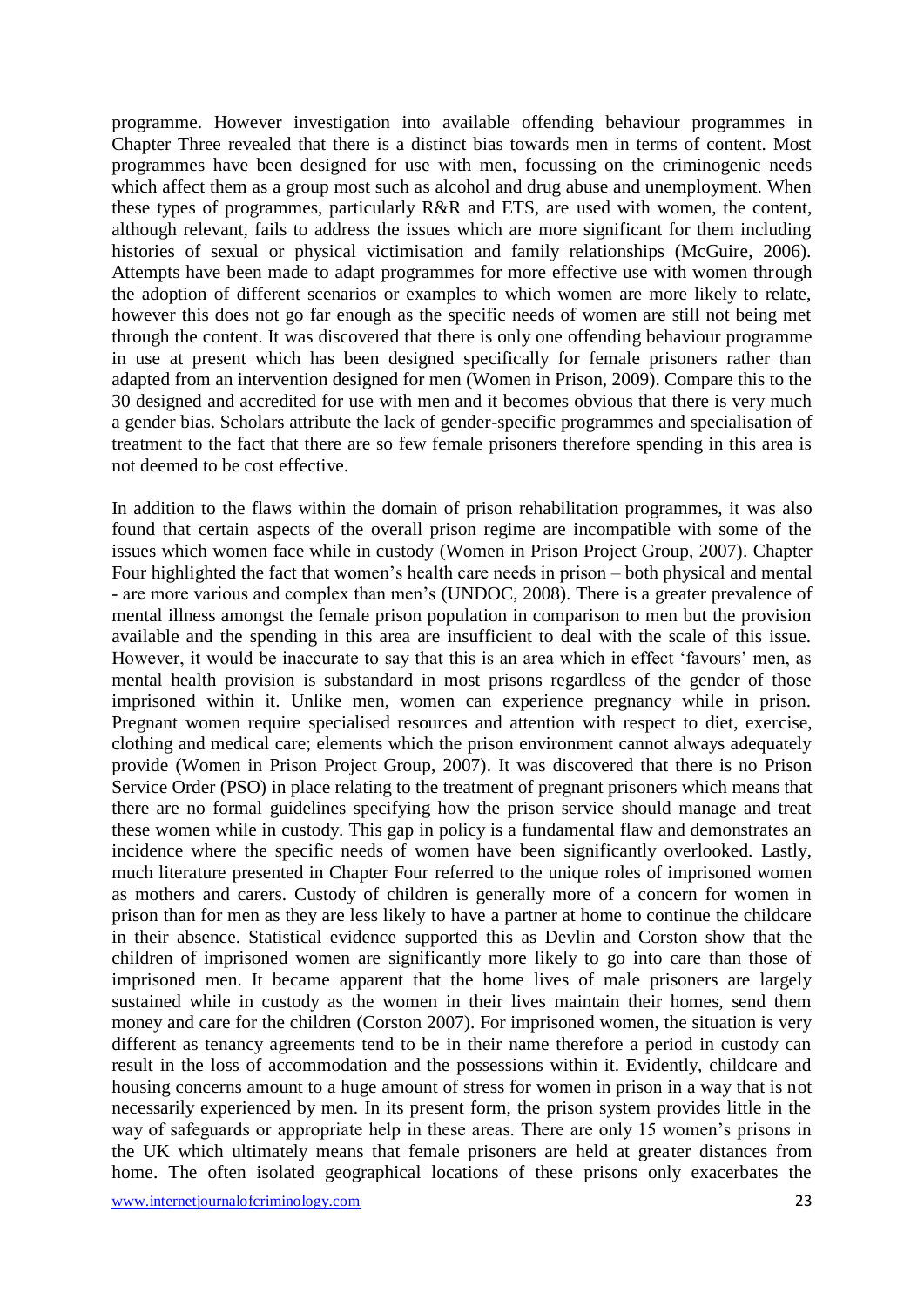problem as it make visits from children and family and maintaining contact with housing providers and social services more difficult.

According to the evidence presented, it seems clear that the current prison system in the UK does not 'fit' with the specific needs of female prisoners. The small numbers of female prisoners should not excuse their apparent submersion into the majority male population; instead Walklate (2004) argues that policy makers should capitalise on this group as a way of experimenting with new ideas and initiatives. The ideas proposed by Baroness Corston wholly embrace this ideology. Following her criticisms of the treatment of women at present, she has called for a radical rethink by proposing the introduction of small regional women's community centres as an alternative to the women's prison. These centres would promote a holistic, women-centred approach dealing specifically with the issues which affect women most, including victimisation, mental health and substance misuse. For this to be made possible, it is necessary that a named individual or group be accountable for women's justice at a national level, a recommendation also made in her report. Arguably, without at least one of these strategic changes, further progress will be very limited within the domain of female imprisonment.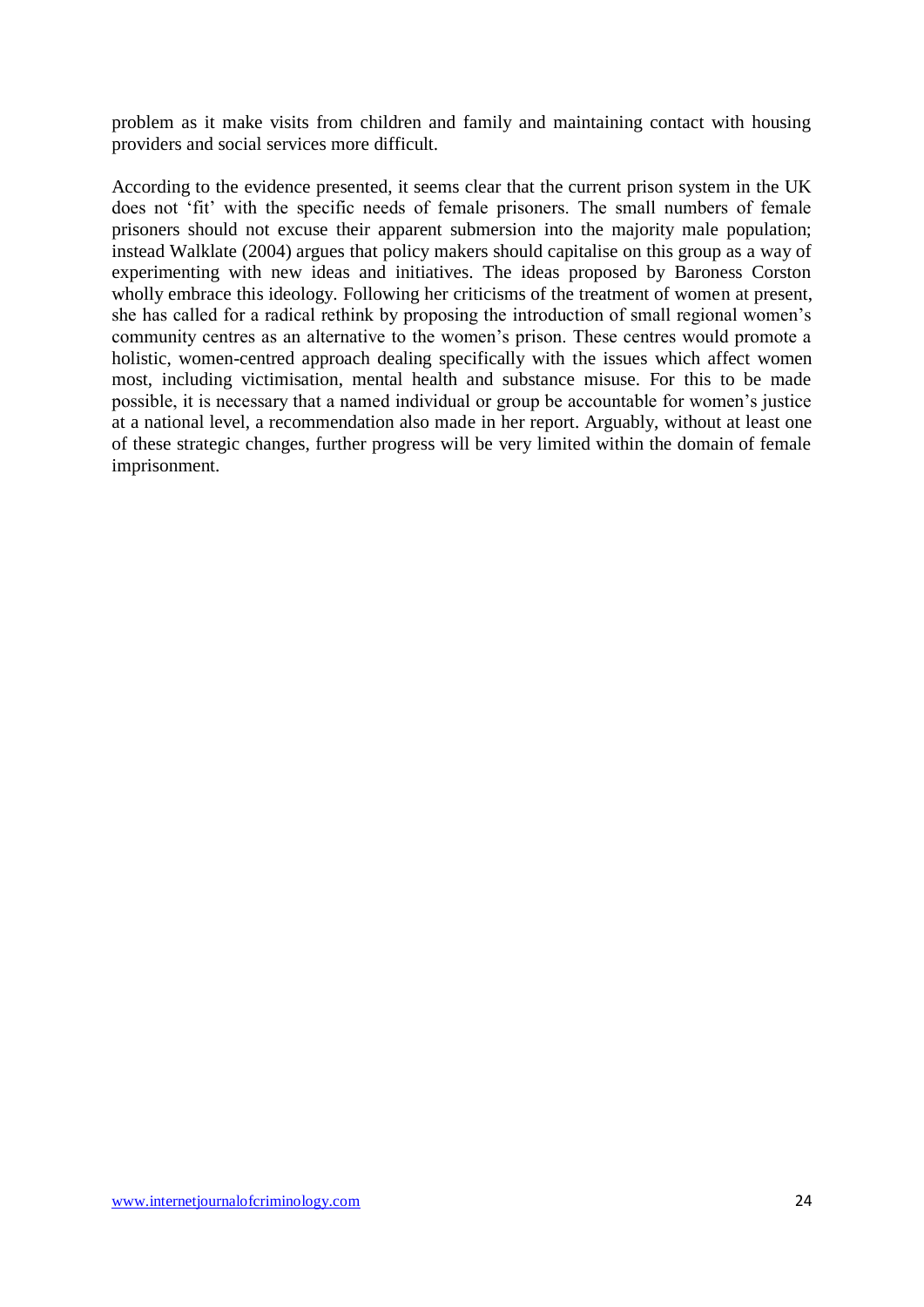## Reference List

<span id="page-24-0"></span>Ash, B. (2003) *Working with Women Prisoners, 4th edition,* HM Prison Service: Women's Estate Policy Unit (Internet) Available at:

[www.hmprisonservice.gov.uk/.../10000339WorkingwithWomenPrisoners.doc,](http://www.hmprisonservice.gov.uk/.../10000339WorkingwithWomenPrisoners.doc) Accessed 23/02/12

Barry, M. and McIvor, G. (2008) *Chaotic Lives: A profile of women in the Criminal Justice System in Lothian and Borders.* The Scottish Centre for Crime and Justice Research: Lothian and Borders Community Justice Authority

Bastick, M. and Townhead, L. (2008) *Women in Prison: A Commentary on the UN Standard Minimum Rules for the Treatment of Prisoners.* Geneva: Quaker United Nations Office

Batchelor, S. and Burman, M. (2004) 'Working with Girls and Young Women' in McIvor, G. *Women Who Offend.* London: Jessica Kingsley: 266-287

BBC (2003) *Record suicides among women prisoners* (Internet) Available at: [http://news.bbc.co.uk/1/hi/uk/3069793.stm,](http://news.bbc.co.uk/1/hi/uk/3069793.stm) Accessed 10/03/12

Belknap, J. (1996) *The Invisible Woman: gender, crime and justice.* Belmont: Wadsworth Publishing

Berman, G. (2012) *Prison Population Statistics,* SN/SG/4334. London: House of Commons, Social and General Statistics

Blaxter, L. (2010) *How to Research.* Milton Keynes: Open University Press

Bloom, B. E. and Covington, S. S. (1998) 'Gender-Specific Programming for Female Offenders: What is it and why is it important'. Paper presented at the 50<sup>th</sup> Annual Meeting of the American Society of Criminology, November  $11<sup>th</sup>$ -14<sup>th</sup> 1998: Washington D.C

Burgess, C. and Malloch, M. (2008) *An Evaluation of Parenting and Children Together (PACT).* The Scottish Centre for Crime and Justice Research

Carlen, P. (1983) *Women's Imprisonment: a study in social control.* London: Routledge

Carlen, P. (1990) *Alternatives to Women's Imprisonment.* Milton Keynes: Open University Press

Carlen, P. (2002) *Women and Punishment: the struggle for justice.* Devon: Willan Publishing

Carlen, P. and Worrall, A. (2004) *Analysing Women's Imprisonment.* Devon: Willan Publishing

Chesney-Lind, M. and Pasko, L. (2004) *The Female Offender: Girls, Women and Crime, 2nd edition,* Thousand Oaks: Sage Publishing

Cook, S. and Davies, S. (1999) *Harsh Punishment: International Experiences of Women's Imprisonment.* Northeastern University Press

Corston, J. (2007) *The Corston Report: A review of women with particular vulnerabilities in the Criminal Justice System.* London: Home Office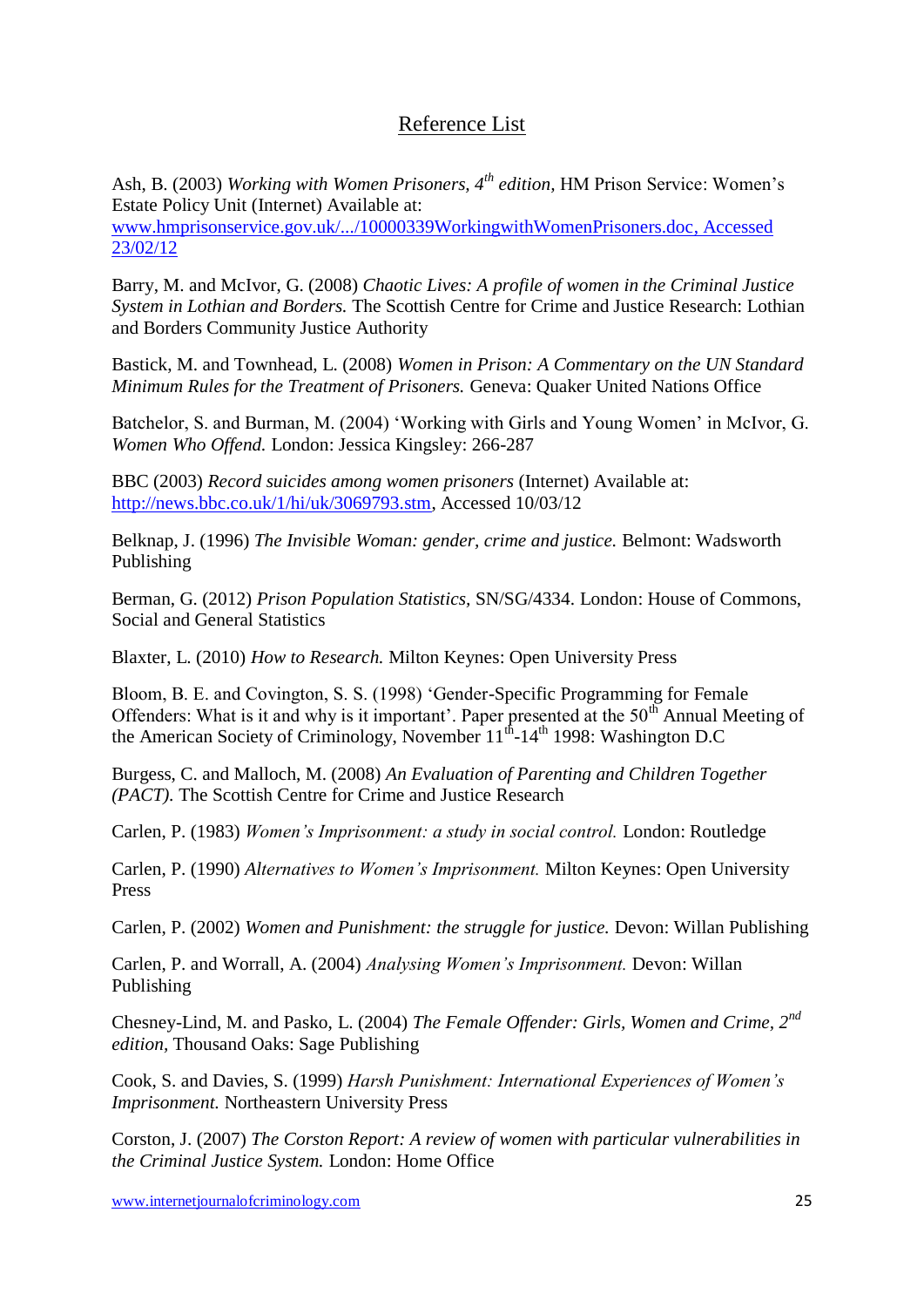Coyle, A. (2005) *Understanding Prisons: key issues in policy and practice.* Milton Keynes: Open University Press

Davies, P. (2011) *Gender, Crime and Victimisation.* London: Sage Publishing

Devlin, A. (1998) *Invisible Women,* Winchester: Waterside Press

Dobash, R., Dobash, R. and Gutteridge, S. (1986) *The Imprisonment of Women.* Oxford: Blackwell

Durcan, G. and Knowles, K. (2006) *Policy Paper - London's Prison Mental Health Services: A Review.* London: Sainsbury Centre for Mental Health

Eaton, M. (1993) *Women After Prison,* Buckingham: Open University Press

Fawcett Society (2007) *Women and Justice: third annual review of the Commission on women and the criminal justice system.* London: Fawcett Society

Gelsthorpe, L. (2007) 'Sentencing and Gender' in Sheehan, R., McIvor G. and Trotter, C. (eds) *What works with women offenders.* Devon: Willan Publishing: 40-60

Genders, E. And Player, E. (1987) 'Women in Prison: The Treatment, the Control and the Experience in Carlen, P. and Worrall, A. *Gender, Crime and Justice.* Milton Keynes: Open University Press: 161-175

*Girls Behind Bars* (2011) BBC One (TV), March 2011

Hanson, D. (2008) Commons Debates, Column 1978W, 10<sup>th</sup> September 2008 (Internet) Available at:

[http://www.publications.parliament.uk/pa/cm200708/cmhansrd/cm080910/text/80910w0044.](http://www.publications.parliament.uk/pa/cm200708/cmhansrd/cm080910/text/80910w0044.htm) [htm,](http://www.publications.parliament.uk/pa/cm200708/cmhansrd/cm080910/text/80910w0044.htm) Accessed 16/01/12

Hedderman,C. (2004) 'The Criminogenic Needs of Women Offenders' in McIvor, G. *Women Who Offend.* London: Jessica Kingsley: 227-244

Hedderman, C. and Gelsthorpe, L. (1997) *Understanding the Sentencing of Women,* A Research and Statistics Directorate Report. London: Home Office

Heidensohn, F. (1985) *Women and Crime.* Basingstoke: Macmillan Press

Heidensohn, F. (1996) *Women and Crime, 2nd edition.* Basingstoke: Macmillan Press

Hollin, C. R. and Palmer, E. J. (2006) *Offending Behaviour Programmes: Development, Application and Controversies.* Oxford: John Wiley and Sons

Hollin, C. R. and Palmer, E. J. (2006) 'Criminogenic need and women offenders: a critique of literature', *Legal and Criminological Psychology,* 11(2): 179-195

*Holloway* (2009) ITV (TV), March 2009

Home Affairs Committee (2004) *First Report* (Internet) Available at: [http://www.publications.parliament.uk/pa/cm200405/cmselect/cmhaff/193/19315.htm,](http://www.publications.parliament.uk/pa/cm200405/cmselect/cmhaff/193/19315.htm) Accessed 15/02/12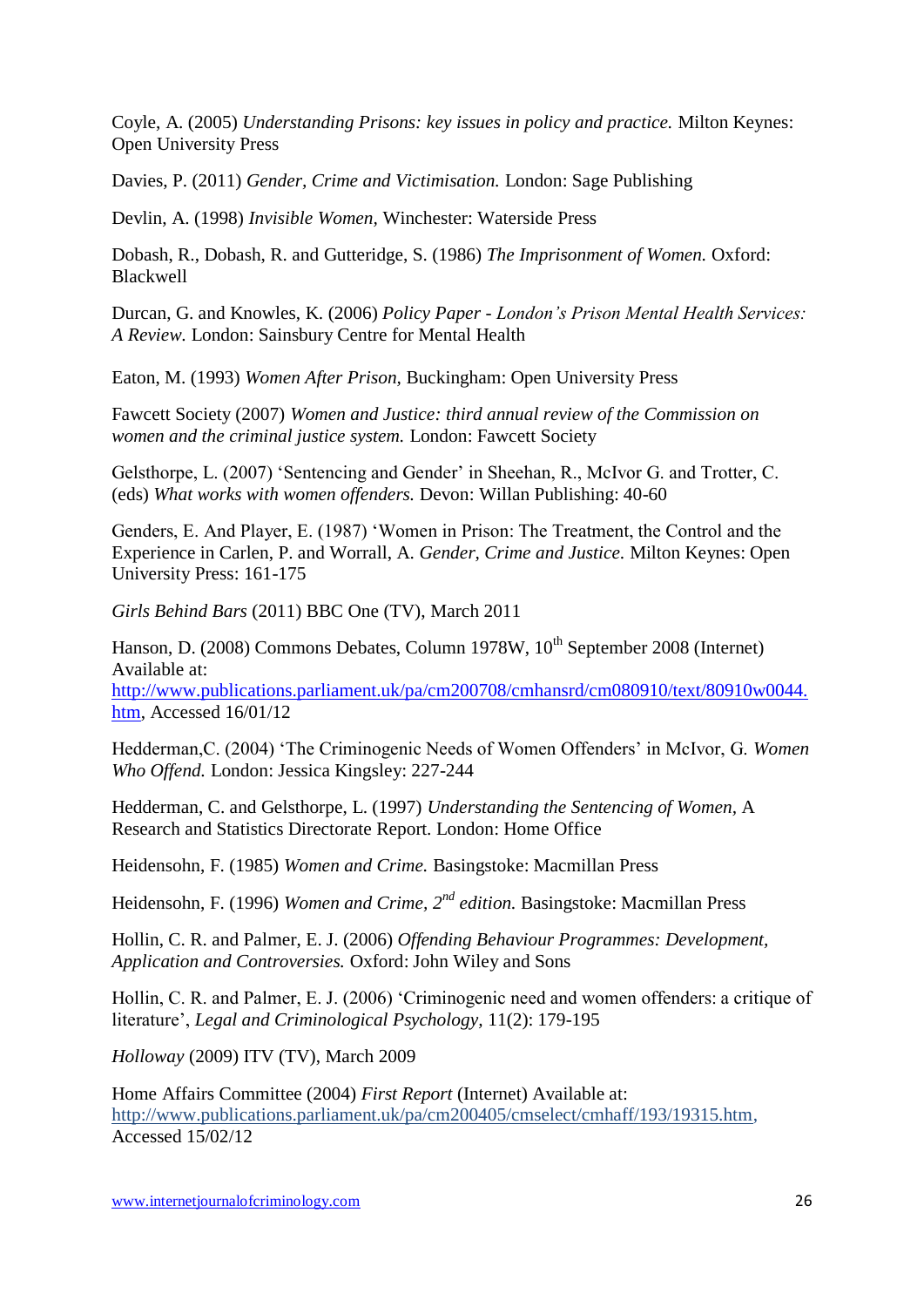Howard League for Penal Reform (2012) 'Elizabeth Fry' (Internet) Available at: [http://www.howardleague.org/elizabethfry/,](http://www.howardleague.org/elizabethfry/) Accessed 10/01/12

HM Inspectorate of Prisons (2010) *Report on HMP and YOI Cornton Vale.* Edinburgh: Scottish Government

HM Inspectorate of Prison (2011) *Follow up Inspection Report on HMP and YOI Cornton Vale.* Edinburgh: Scottish Government

HM Prison Service (2007) *Prison Service Order 4800 for Women Prisoners.* London: Ministry of Justice

Jewkes, Y. and Johnston, H. (2006) *Prison readings: a critical introduction to prisons and imprisonment.* Devon: Willan Publishing

Jones, S. (2008) 'Partners in Crime: a study of the relationship between female offenders and their co-defendants'*, British Society of Criminology*, Vol. 8(2) 147-164. London: Sage Publishing

Jupp, V., Davies, P. and Francis,P. (2000) *Doing Criminological Research.* London: Sage Publishing

Kesteven, S. (2002) *Women Who Challenge: women offenders and mental health issues.*  London: NACRO

Kruttschnitt, C. and Gartner, R. (2003) 'Women's Imprisonment', *Crime and Justice,* Vol 30: 1-81: University of Chicago Press

Loucks, N. (2004) 'Women in Prison' in McIvor, G. *Women Who Offend.* London: Jessica Kingsley: 142-158

Loucks, N. (2005) *Keeping in Touch: The Case for Family Support Work in Prison.* London: Prison Reform Trust

Loucks, N., Malloch, M. and McIvor, G. (2008) *A Written Submission,* Equal Opportunities Committee (Internet) Available at: [http://www.docstoc.com/docs/70100793/WRITTEN-](http://www.docstoc.com/docs/70100793/WRITTEN-SUBMISSION-FROM-DR)[SUBMISSION-FROM-DR,](http://www.docstoc.com/docs/70100793/WRITTEN-SUBMISSION-FROM-DR) Accessed 20/01/12

Lowthian, J. (2002) 'Women's Prisons in England: Barriers to Reform' in Carlen, P. *Women and Punishment: the struggle for justice.* Devon: Willan Publishing: 155-181

Malloch, M. (2000) *Women, drugs and custody: the experiences of women drug users in prison.* Winchester: Waterside Press

Martin, J., Kautt, P. and Gelsthorpe, L. (2009) 'What Works for Women? A Comparison of Community-Based General Offending Programme Completion'*, British Journal of Criminology*

May, T. (2011) *Social Research: Issues, Methods and Process,* Open University Press

McMurran. M. (2006) 'Drug and alcohol programmes: concept, theory and practice' in Hollin, C. R. and Palmer, E. J. (eds) *Offending Behaviour Programmes: Development, Application and Controversies.* Oxford: John Wiley and Sons: 179-208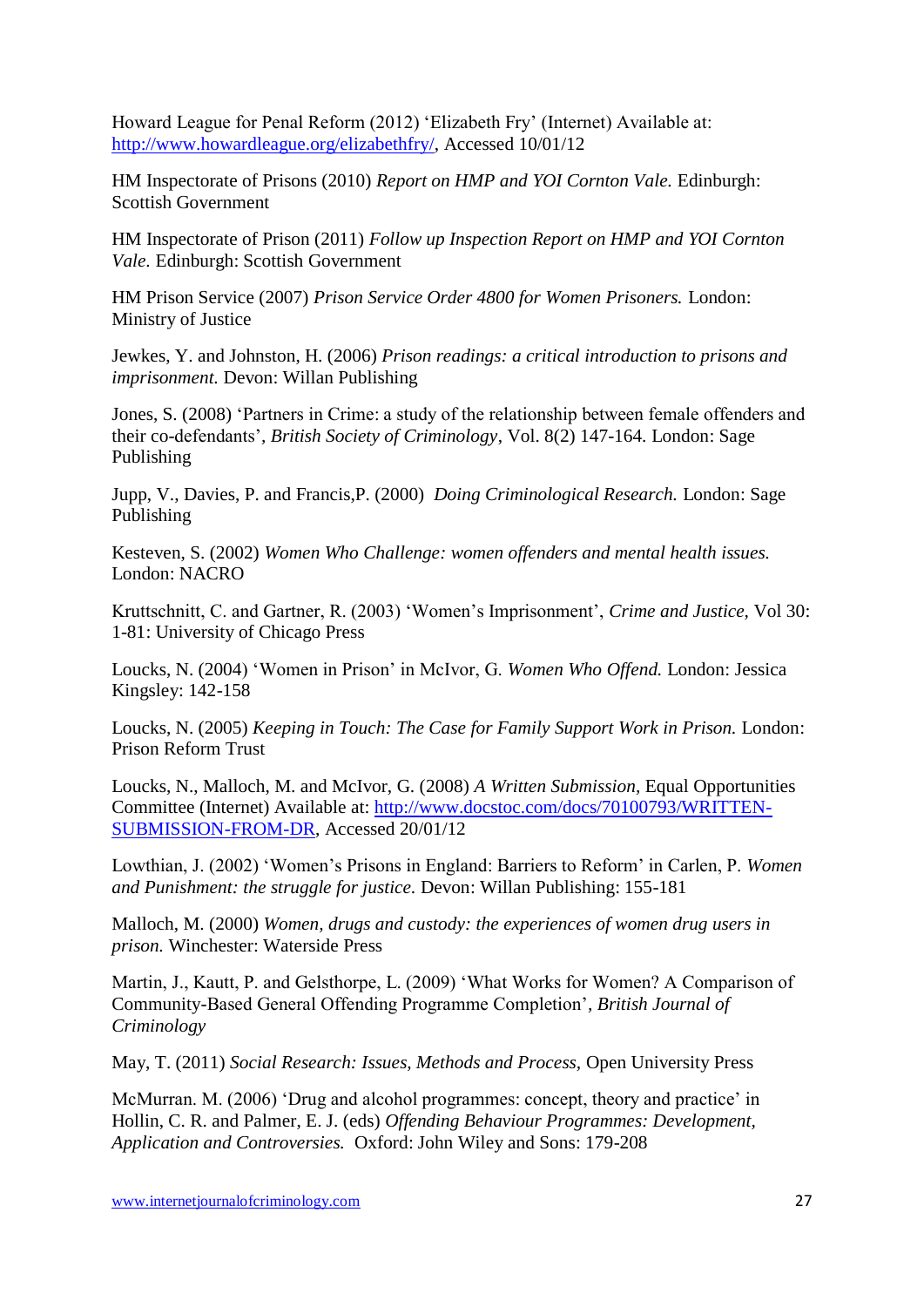McGuire, J. (2006) 'General Offending Behaviour Programmes: concept, theory and practice' in Hollin, C. R. and Palmer, E. J. (eds) *Offending Behaviour Programmes: Development, Application and Controversies.* Oxford: John Wiley and Sons: 69-112

McQueen, R. A. and Knussen, C. (2002) *Research Methods for Social Science: a practical introduction.* Harlow: Pearson Education

Medlicott, D. (2007) 'Women in Prison' in Jewkes, Y. *Handbook on Prisons.* Devon: Willan Publishing: 245-267

Ministry of Justice (2008) *Interventions aimed at reducing re-offending in female offenders: a rapid evidence assessment (REA).* London: Ministry of Justice

Ministry of Justice (2009) *The Correctional Services Accreditation Panel Report 2009-2010.*  London: Ministry of Justice

Ministry of Justice (2011) *Safety in Custody 2010 England and Wales,* (Internet), Available at: [http://www.justice.gov.uk/downloads/statistics/mojstats/safety-custody-2010.pdf,](http://www.justice.gov.uk/downloads/statistics/mojstats/safety-custody-2010.pdf) Accessed 02/03/12

North, J. (2006) *Getting it right? Services for pregnant women, new mothers and babies in prison.* London: The Maternity Alliance

Nugent, B. and Hutton, L. (2011) *Evaluation of the Aberlour Pilot Project at Cornton Vale.*  Glasgow: The Robertson Trust

O'Dwyer, J., Wilson, J. and Carlen, P. (1987) 'Women's Imprisonment in England, Wales and Scotland: Recurring Issues' in Carlen, P. and Worrall, A. (eds) *Gender, Crime and Justice.* Milton Keynes: Open University Press: 176-190

Ogloff, J. and Tye, C. (2007) 'Responding to the mental health needs of women offenders' in Sheehan, R., McIvor, G. and Trotter, C. (eds)*What works with women offenders.* Devon: Willan Publishing: 142-181

Owen, B. A. (1998) *In the Mix: Struggle and Survival in a Women's Prison.* Albany: SUNY Press

Plugge, E., Douglas, N. and Fitzpatrick, R. (2006) *The Health of Women in Prison.* Oxford: Department of Public Health, University of Oxford

Pogrebin, M. R. and Dodge, M (2001) 'Collateral Costs of Imprisonment for Women: Complications of Reintegration', *The Prison Journal,* 81(1): 42-54

Prison Reform Trust (2011) *Bromley Briefings Prison Factfile.* London: Prison Reform Trust

Ramsay, R., Welch, S., and Youard, E. (2001) 'Needs of women patients with mental illness' in *Advances in Psychiatric Treatment,* 7. 85-92

Rickford, D. (2003) *Troubled Inside: Responding to the mental health needs of women in prison.* London: Prison Reform Trust

Royal College of Midwives (2008) *Caring for Childbearing Prisoners: Guidance Paper.*  London: RCM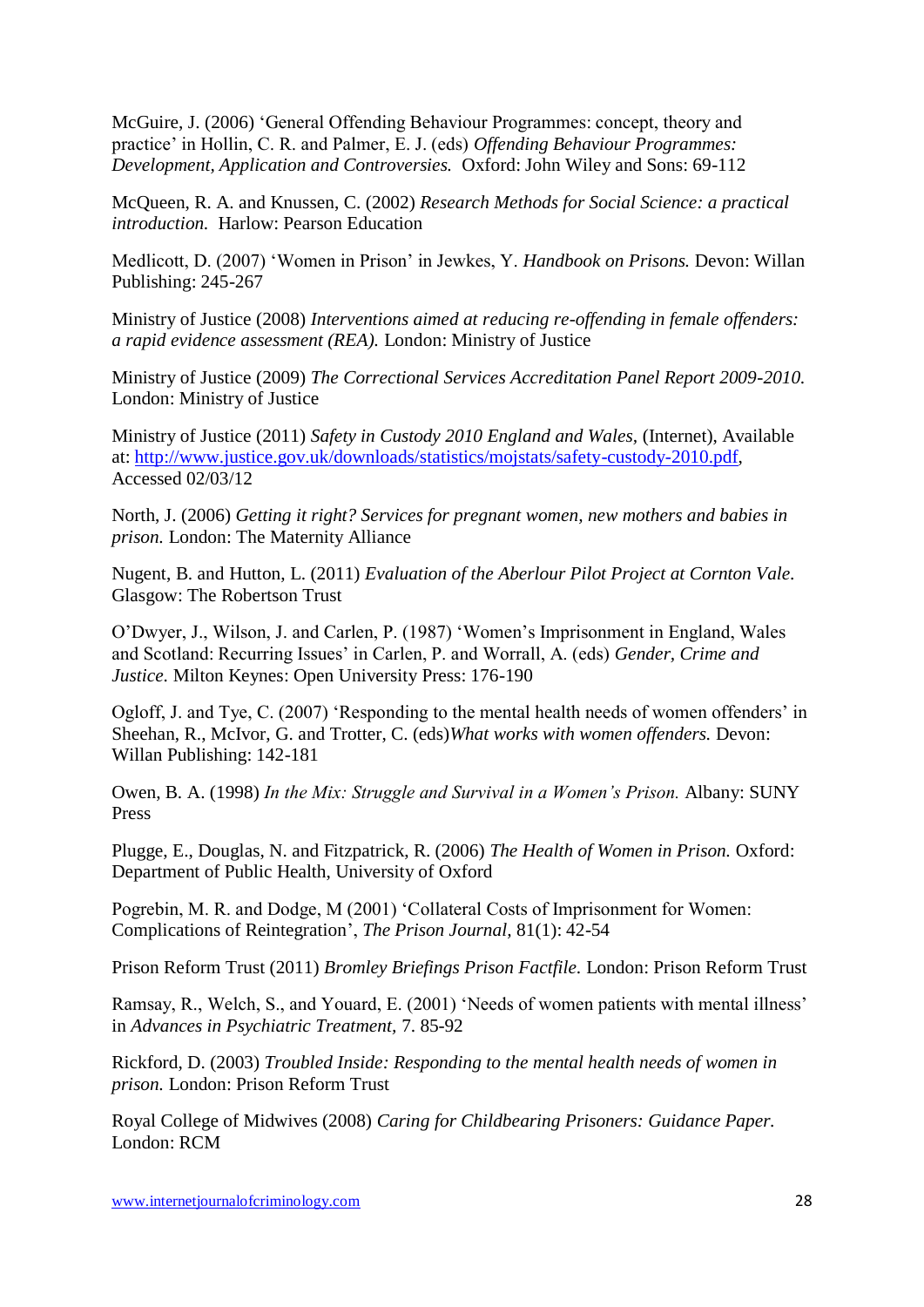Royal College of Psychiatrists (2007) *Prison Psychiatry: adult prisons in England and Wales,* College Report CR141, London: RCP

Sainsbury Centre for Mental Health (2008) *Short-changed: Spending on Prison Mental Health Care* (Internet) Available at: [http://www.centreformentalhealth.org.uk/pdfs/short](http://www.centreformentalhealth.org.uk/pdfs/short-changed.pdf)[changed.pdf,](http://www.centreformentalhealth.org.uk/pdfs/short-changed.pdf) Accessed 11/03/12

Scottish Prison Service (2012) 'Cornton Vale' (Internet) Available at: [http://www.sps.gov.uk/Prisons/CortonVale/corntonvale.aspx,](http://www.sps.gov.uk/Prisons/CortonVale/corntonvale.aspx) Accessed 20/02/12

Social Exclusion Unit (2002) *Reducing re-offending by ex-prisoners.* London: Social Exclusion Unit

Stewart, D. W. and Kamins, M. A. (1993) *Secondary Research: information sources and methods.* Newbury Park: Sage Publishing

The Independent (2009) *Epidemic of self-harm sweeps women's jails* (Internet) Available at: [http://www.independent.co.uk/news/uk/politics/epidemic-of-selfharm-sweeps-womens-jails-](http://www.independent.co.uk/news/uk/politics/epidemic-of-selfharm-sweeps-womens-jails-1721544.html)[1721544.html,](http://www.independent.co.uk/news/uk/politics/epidemic-of-selfharm-sweeps-womens-jails-1721544.html) Accessed 10/03/12

UK Drug Policy Commission (2008) *Reducing Drug Use, Reducing Reoffending: Are programmes for problem drug-using offenders in the UK supported by the evidence?* London: The UK Drug Policy Commission (UKDPC)

United Nations Office on Drugs and Crime (2008) *Handbook for Prison Managers and Policy Makers on Women and Imprisonment.* United Nations: Criminal Justice Handbook Series

Walklate, S. (2004)*Gender, Crime and Justice, 2nd edition.* Devon: Willan Publishing

Webster, R., Hedderman, C., Turnbull, P. J., and May, T. (2001) *Home Office Research Study 226, Building bridges to employment for prisoners.* South Bank University: The Criminal Policy Research Unit

Wolf, A.M., Silva, F., Knight, K. E. and Javdani, S. (2007) 'Responding to the Health Needs of Female Offenders' in Sheehan, R., McIvor, G. and Trotter, C. (eds)*What works with women offenders.* Devon: Willan Publishing: 182-213

Women in Prison Project Group (2007) 'Women in Prison and the Children of Imprisoned Mothers: a briefing for friends' (Internet) Available at: [http://www.quaker.org.uk/files/Women-in-Prison-A-Briefing-for-Friends.pdf,](http://www.quaker.org.uk/files/Women-in-Prison-A-Briefing-for-Friends.pdf) Accessed 08/03/12

Women in Prison (2009) *Women with mental health problems or learning difficulties in the Criminal Justice System: a response to the Bradley Report.* London: Women Offender Campaign Network

*Women in Prison (2011) Women Prisoners: Facts and Figures (Internet) Available at:*  [www.womeninprison.org.uk/.../Women%20Prisoners%20-.doc,](http://www.womeninprison.org.uk/.../Women%20Prisoners%20-.doc) Accessed 05/03/12

Zaplin, R. (2008) *Female offenders: critical perspectives and effective interventions, 2nd edition*. Sudbury: Jones and Bartlett